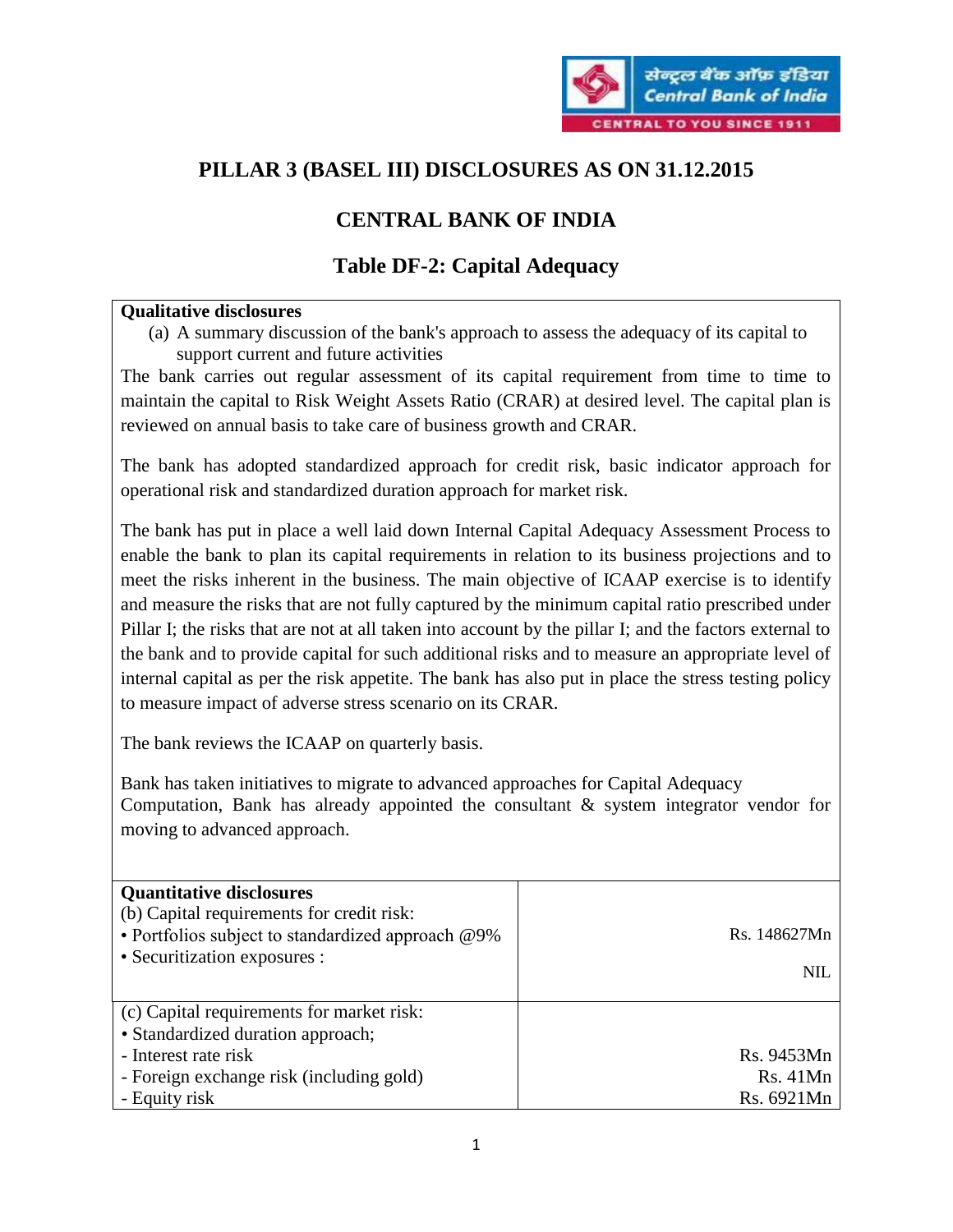

TRAL TO YOU SINCE 191

| (d) Capital requirements for operational risk:<br>• Basic Indicator Approach | Rs. 12188Mn |
|------------------------------------------------------------------------------|-------------|
| (e) Common Equity Tier 1, Tier 1 and Total Capital                           |             |
| ratios:                                                                      |             |
| • Common Equity Tier 1                                                       | 7.44%       |
| $\bullet$ Tier 1                                                             | 7.63%       |
| • Total Capital ratio                                                        | 10.44%      |
|                                                                              |             |

### **General qualitative disclosure requirement**

A committee of board of Directors regularly oversees the Bank's Risk Management policies/practices under various risks viz. credit, operational, market etc. The bank also has separate committees for each risk comprising of top executives of bank headed by Chairman and Managing Director/ Executive directors such as Asset liability Management committee, Credit policy Committee, Operational Risk committee. These committees meet at regular intervals throughout the year to assess and monitor the level of risk under various bank operations and initiate appropriate mitigation measures wherever necessary.

The Risk Management Department at central office level which is headed by General Manager; measures, control and manages risk within the limits set by the Board and enforces compliance with risk parameters set by various committees. The General Manager is assisted by Deputy General Manager and a team of Assistant General Managers, Chief Managers, Senior Managers and Managers.

At some identified zonal offices, Risk Managers are posted who act as an extended arm of the Risk Management Department of Central Office. Officers are also identified at some regional offices to work as risk managers.

The bank has in place various policies such as Credit Risk Management Policy, Credit Risk Mitigation and Collateral Management Policy, Stress testing policy, Market Discipline &Disclosure policy, Intra group transaction and exposure policy, Operational risk policy, ALM policy and Investment and Market risk management Policy.

Besides these, the Loan Policy prescribing broad parameters governing loan functions, guidelines on appraisal and evaluation of credit proposals, lending powers of delegated authorities' exposure norms, prudential limits and measures, monitoring and controlling the credit portfolio is also in place.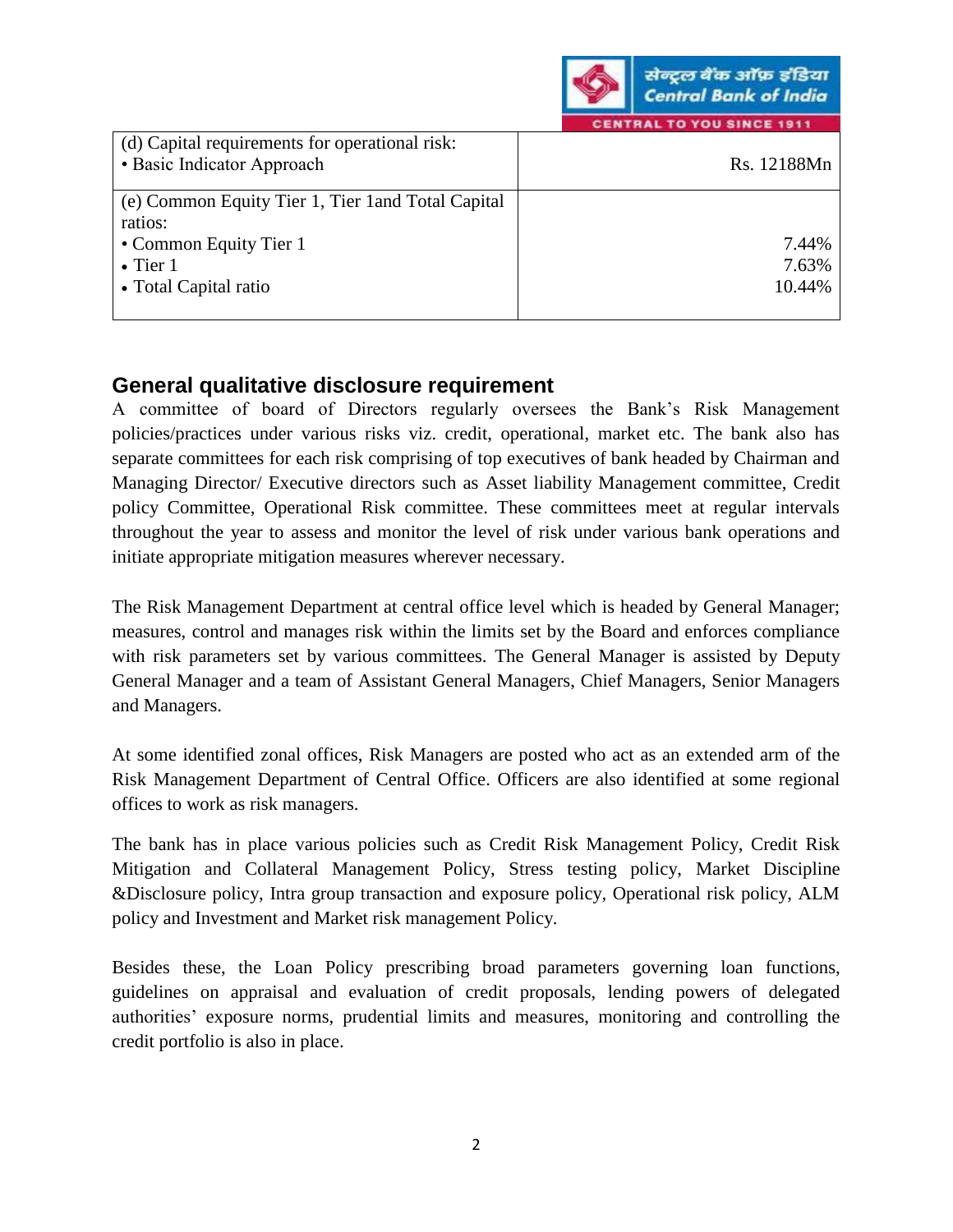

The Credit Monitoring Department headed by General Manager monitors the loan portfolio, identify special mention accounts and take corrective measures. Loan review mechanism is also carried out by the department apart from processing and monitoring of accounts under CDR mechanism.

The bank has introduced rating models for various segments of borrowers including retail lending schemes which measures the risk associated with counterparties and helps in credit and pricing decisions. In case of large borrowers, credit risk assessment models evaluate financial risk, Industry risk, Management risk and business risk of the counter party and each of these risks are scored separately then overall rating is accorded to the counter party. Facility rating module is also available in the rating tool. Where parental support is available the same is also factored in rating, if corporate guarantee is available to the borrower. In order to keep the portfolio of Bank as 100% rated, rating scoring sheets for Mudra loan viz Shishu, Kishor & Tarun also introduced.

#### **Table DF-3**

#### **Credit risk: General disclosures for all banks**

#### **Qualitative Disclosures**

#### **Credit risk**

.

Definitions of past due and impaired

A Non-Performing Asset shall be a loan or an advance where-

- (i) Interest and/or installment of principal remain overdue for a period of more than 90days in respect of a Term Loan;
- (ii) The account remains out of order for 90 days
- (iii) The bill remains overdue for a period of more than 90days in the case of bills Purchased and Discounted
- (iv) In case of advances granted for Agricultural purposes
	- a) The installment of principal or interest thereon remains overdue for two crop seasons for short duration crops
	- b) The installment of principal or interest thereon remains overdue for one crop seasons for long duration crops
- (v) The amount of liquidity facility remains outstanding for more than 90 days, in respect of a securitization transaction undertaken in terms of guidelines on securitization dated February 1, 2006.
- (vi) in respect of derivative transactions, the overdue receivables representing positive mark to- market value of a derivative contract, if these remain unpaid for a period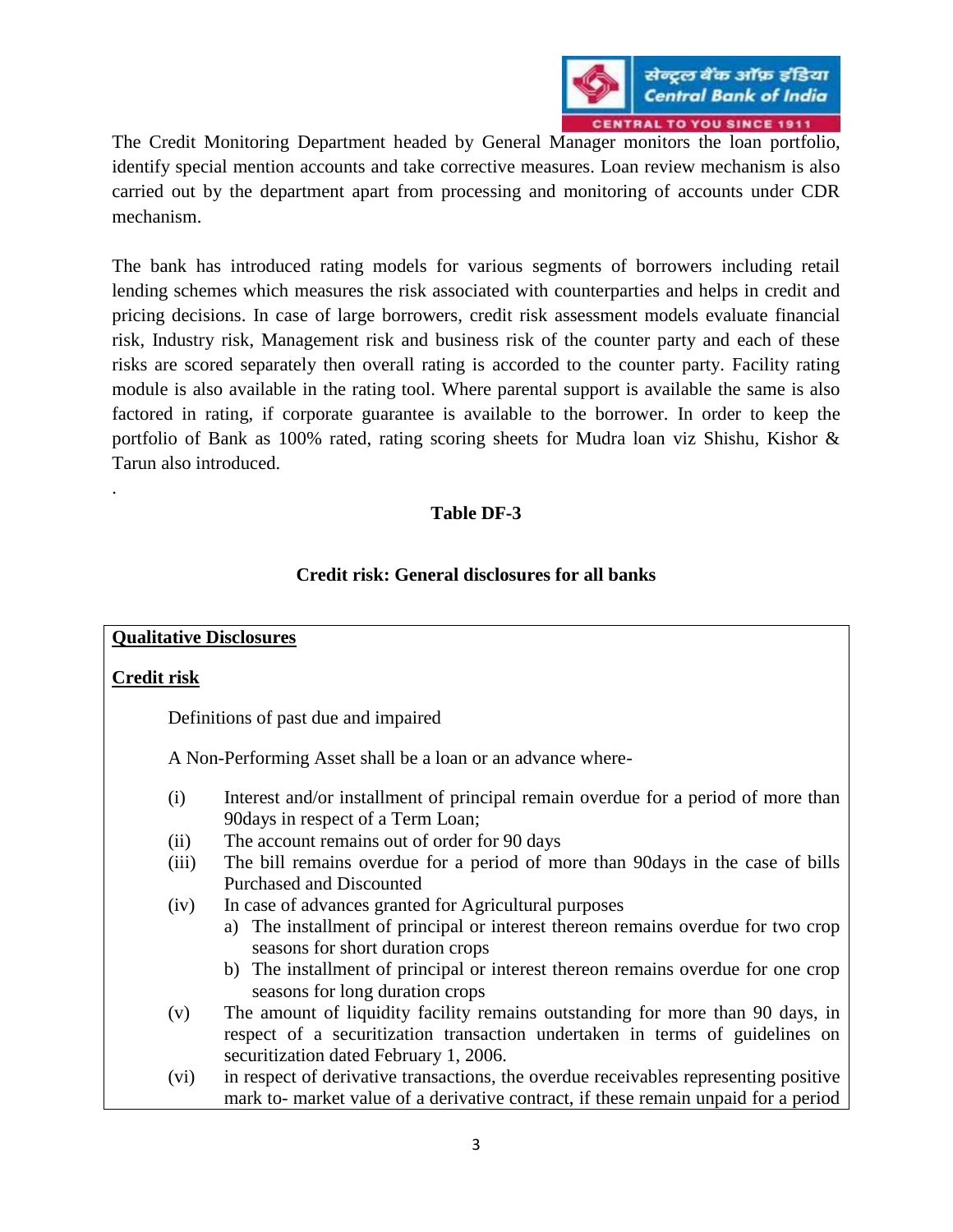

of 90 days from the specified due date for payment.

#### **Out of Order:**

 An account should be treated as "out of Order" if the outstanding balance remains continuously in excess of the sanctioned limit/drawing power. In cases where the outstanding balance in the principal operating accounts less than the sanctioned limit/drawing power, but there are no credits continuously for 90 days as on the date of balance sheet or credit are not enough to cover the interest debited in the account during the same period.

#### **Overdue:**

Any amount due to the bank under any credit facility is overdue if it is not paid on due date fixed by the bank.

#### **Credit Risk Management Policy**

Bank has put in place a well-articulated Board approved Credit Risk Policy which is reviewed annually. The policy deals with the following areas:

- Credit risk- definition, Policy and strategy
- Risk identification & measurement,
- Risk grading and aggregation,
- Credit risk rating framework and reporting,
- Risk control and portfolio management,
- Mitigation techniques,
- Target markets and type of economic activity,
- Credit approval authority,
- Country and currency exposure,
- Maturity patterns, level of diversification,
- Cyclical aspect of the economy,
- Credit risk in off balance sheet exposure,
- Credit risk monitoring procedures
- Managing of credit risk in inter Bank Exposure,
- Country risk and other operational matters

 **(Rs. in Mn)**

| <b>Quantitative Disclosures:</b>       |         |
|----------------------------------------|---------|
| (a) Total gross credit risk exposures: |         |
| Fund based <sup>*</sup> :              | 2847424 |
|                                        | 307877  |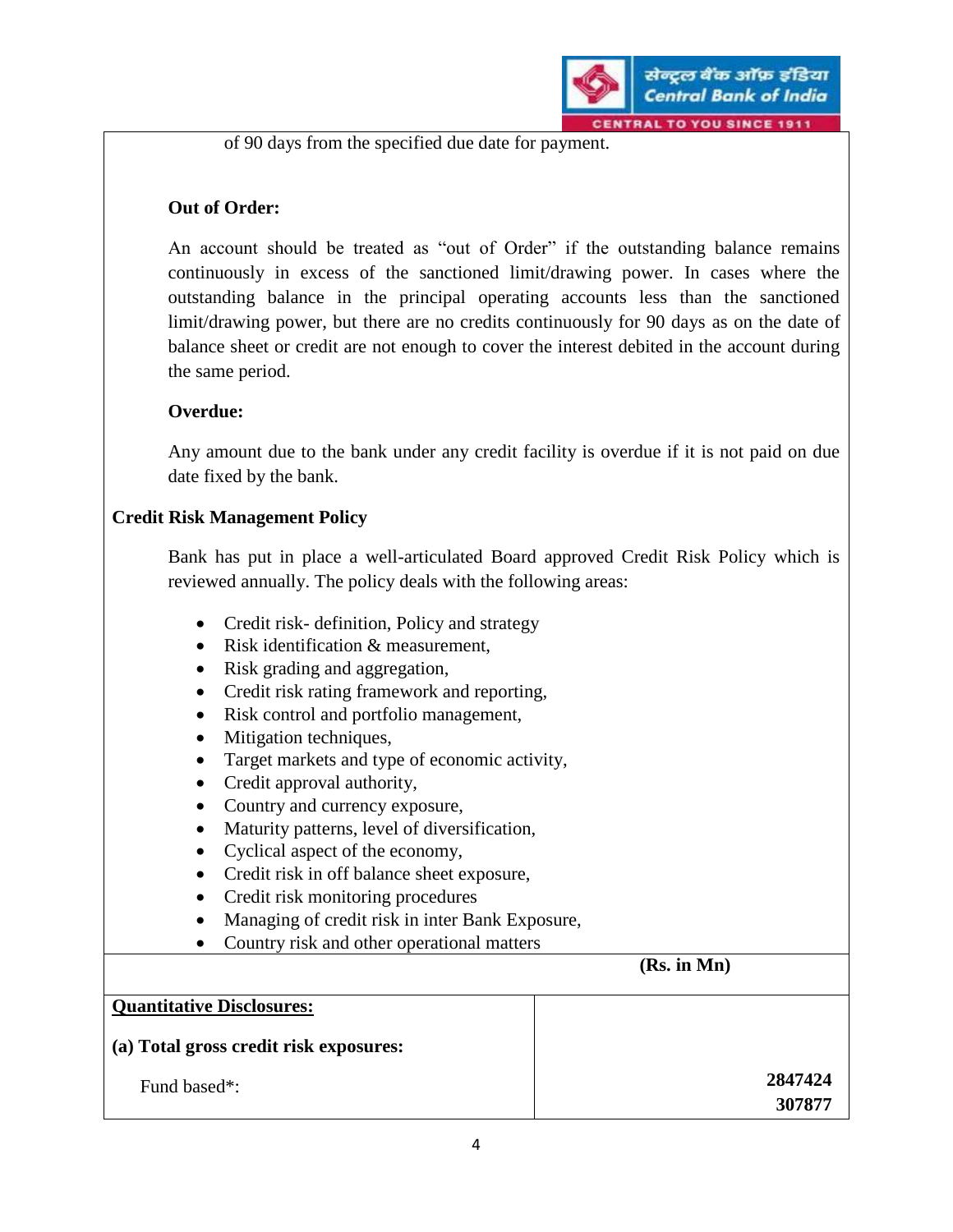**CENTRAL TO YOU SINCE 1911** 

| Non-fund based:                                          |                 |
|----------------------------------------------------------|-----------------|
| *includes cash, balances with banks, investments etc.    |                 |
| (b) Geographic distribution of exposures:                |                 |
| $\blacksquare$<br>Overseas<br>Domestic<br>$\blacksquare$ | 1041<br>3154260 |

# **(c) Industry type distribution of exposures (fund based and non-fund based)**

| <b>Industry Name</b>                      |               |                   |
|-------------------------------------------|---------------|-------------------|
|                                           | <b>Funded</b> | <b>Non-Funded</b> |
| A. Mining and Quarrying $(A.1 + A.2)$     | 3327          | 481               |
| A.1 Coal                                  | 1490          | 424               |
| A.2 Others                                | 1837          | 57                |
| B. Food Processing (B.1 to B.5)           | 75277         | 16627             |
| <b>B.1 Sugar</b>                          | 27354         | 4332              |
| B.2 Edible Oils and Vanaspati             | 17701         | 8334              |
| B.3 Tea                                   | 1922          | 33                |
| <b>B.4 Coffee</b>                         | 70            | $\theta$          |
| <b>B.5 Others</b>                         | 28230         | 3928              |
| C. Beverages (excluding Tea & Coffee) and |               |                   |
| Tobacco                                   | 2171          | 330               |
| Of which Tobacco and tobacco products     | 140           | 29                |
| D. Textiles (a to f)                      | 71384         | 19094             |
| a. Cotton                                 | 35140         | 3405              |
| b. Jute                                   | 1829          | 349               |
| c. Handicraft/Khadi (Non Priority)        | 194           | $\overline{0}$    |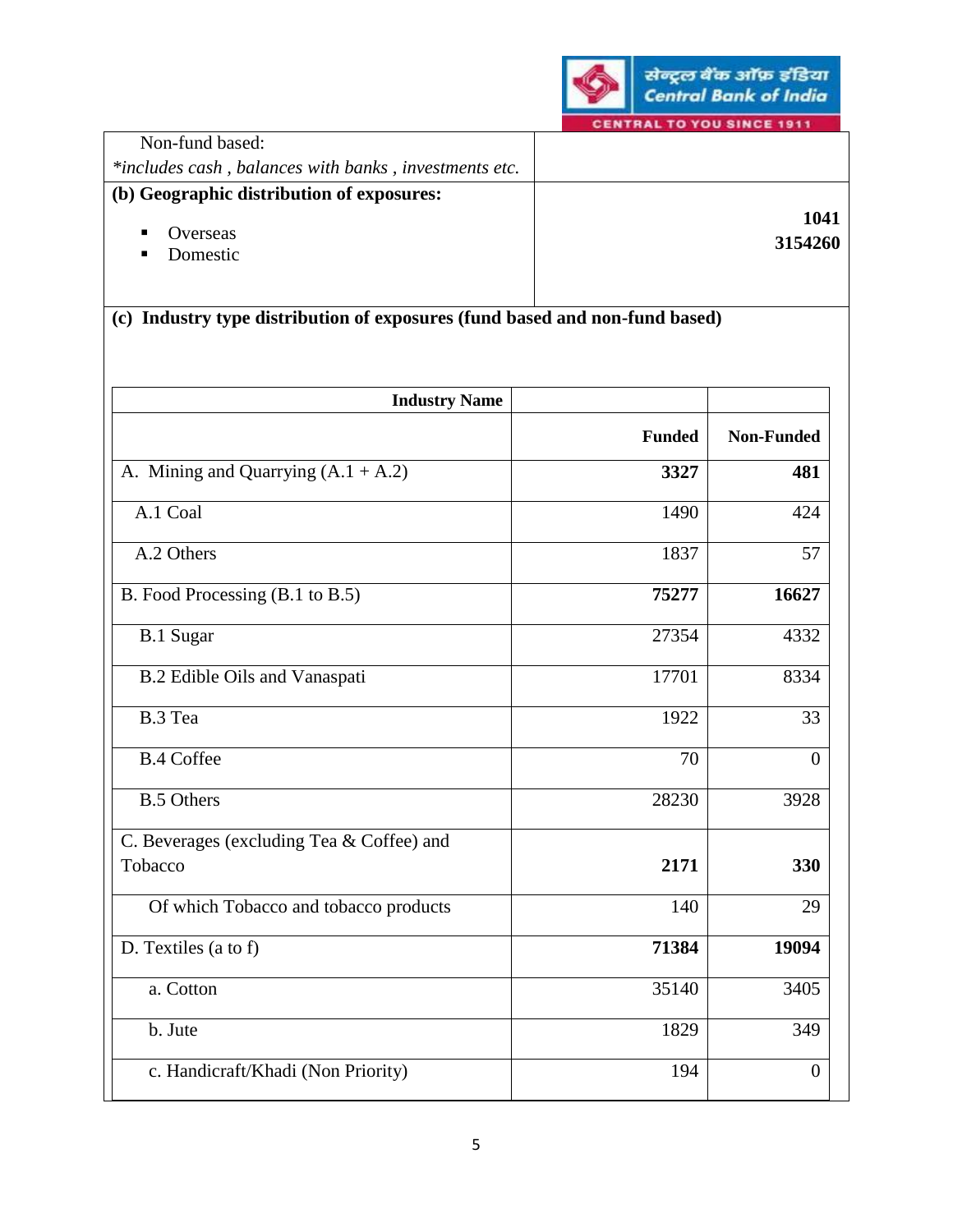

| d. Silk                                           | 327   | $\theta$ |
|---------------------------------------------------|-------|----------|
| e. Woolen                                         | 86    | $\theta$ |
| f. Others                                         | 33807 | 15341    |
| Out of D (i.e., Total Textiles) to Spinning Mills | 739   | 131      |
| E. Leather and Leather products                   | 1804  | 212      |
| F. Wood and Wood Products                         | 995   | 912      |
| G. Paper and Paper Products                       | 5726  | 2370     |
| H. Petroleum (non-infra), Coal Products (non-     |       |          |
| mining) and Nuclear Fuels                         | 11329 | 5609     |
| I. Chemicals and Chemical Products (Dyes, Paints, |       |          |
| etc.) $(I.1 \text{ to } I.4)$                     | 35997 | 14941    |
| I.1 Fertilizers                                   | 13835 | 208      |
| I.2 Drugs and Pharmaceuticals                     | 14631 | 12564    |
| I.3 Petro-chemicals (excluding under              |       |          |
| Infrastructure)                                   | 463   | $\theta$ |
| I.4 Others                                        | 7069  | 2168     |
| J. Rubber, Plastic and their Products             | 2042  | 682      |
| K. Glass & Glassware                              | 659   | $\theta$ |
| L. Cement and Cement Products                     | 13404 | 10466    |
| M. Basic Metal and Metal Products $(M.1 + M.2)$   | 95582 | 21406    |
| M.1 Iron and Steel                                | 83233 | 15502    |
| M.2 Other Metal and Metal Products                | 12349 | 5904     |
| N. All Engineering $(N.1 + N.2)$                  | 49755 | 61384    |
| N.1 Electronics                                   | 7475  | 1766     |
| N.2 Others                                        | 42280 | 59618    |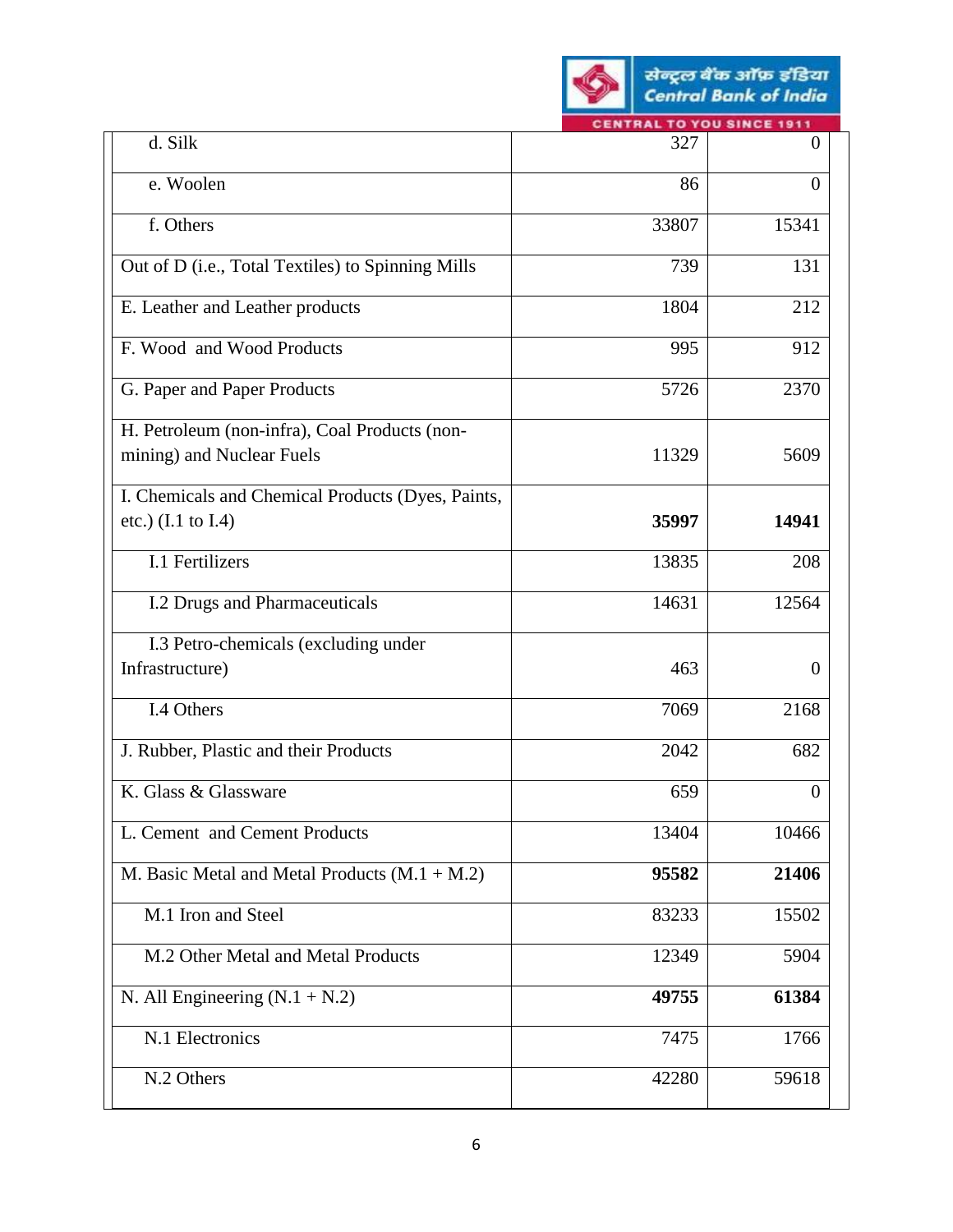| O. Vehicles, Vehicle Parts and Transport |                  |          |
|------------------------------------------|------------------|----------|
| Equipments                               | 14694            | 8336     |
| P. Gems and Jewellery                    | 20087            | 2200     |
| Q. Construction                          | 68300            | 16659    |
| R. Infrastructure (a to d)               | 469262           | 73039    |
| a. Transport $(a.1 \text{ to } a.5)$     | 82160            | 10464    |
| a.1 Railways                             | 6622             | 209      |
| a.2 Roadways                             | 51737            | 9565     |
| a.3 Airport                              | 13962            | 300      |
| a.4 Waterways                            | 9838             | 391      |
| a.5 Others                               | $\theta$         | $\theta$ |
| b. Energy $(b.1 to b.6)$                 | 299750           | 48609    |
| b.1 Electricity (Generation)             | 136226           | 19112    |
| b.1.1 Central Govt PSUs                  | 9125             | 563      |
| b.1.2 State Govt PSUs (incl. SEBs)       | 32323            | 882      |
| b.1.3 Private Sector                     | 94777            | 17667    |
| b.2 Electricity (Transmission)           | 5233             | 3361     |
| b.2.1 Central Govt PSUs                  | $\boldsymbol{0}$ | $\theta$ |
| b.2.2 State Govt PSUs (incl. SEBs)       | 4200             | 2081     |
| b.2.3 Private Sector                     | 1034             | 1280     |
| b.3 Electricity (Distribution)           | 154965           | 5636     |
| b.3.1 Central Govt PSUs                  | 5155             | $\theta$ |
| b.3.2 State Govt PSUs (incl. SEBs)       | 148242           | 5206     |
| b.3.3 Private Sector                     | 1567             | 430      |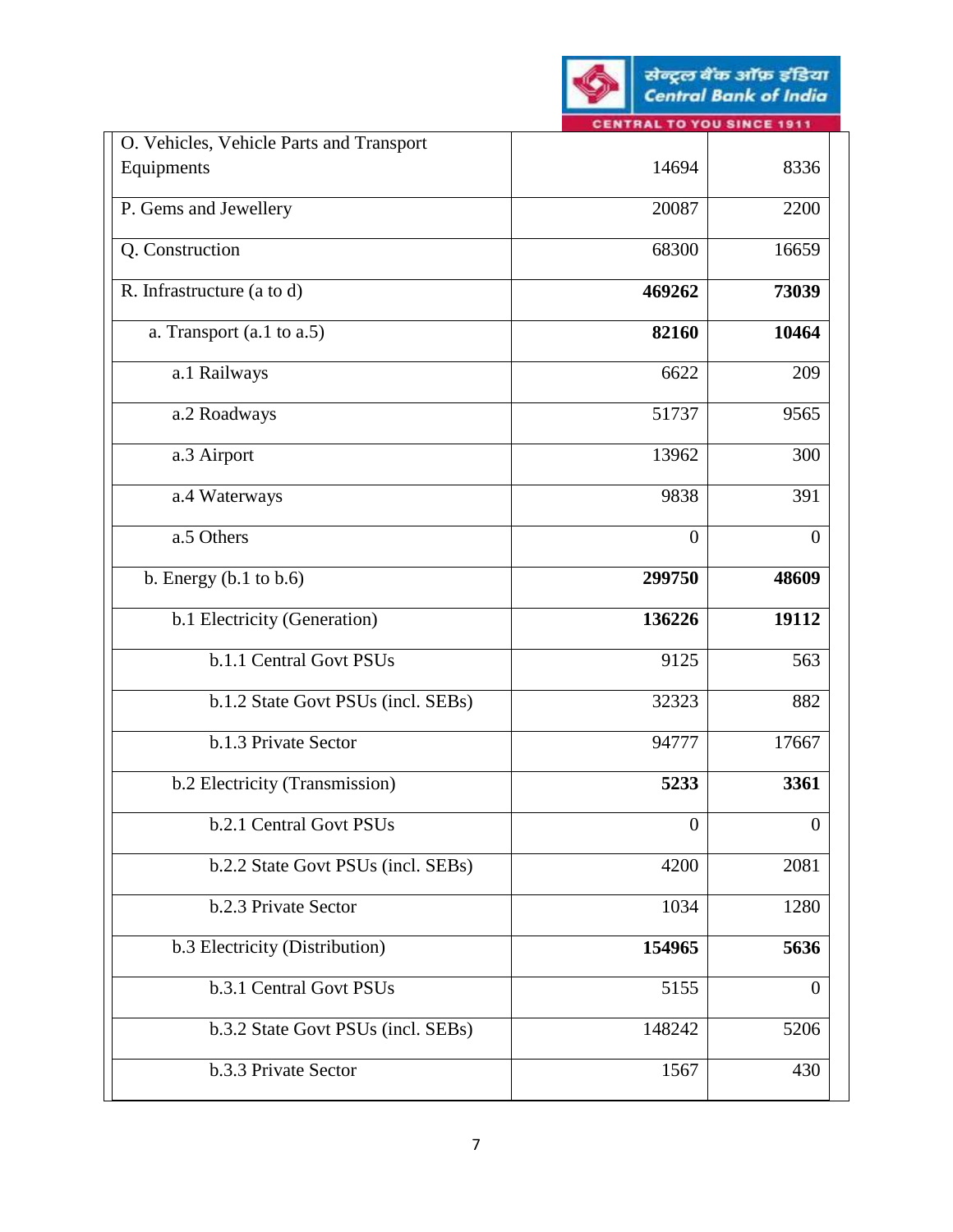

ENTRAL TO YOU SINCE 1911

| $b.4$ Oil (storage $&$ pipelines)             | 730            | 20000          |
|-----------------------------------------------|----------------|----------------|
| b.5 Gas/Liquefied Natural Gas (LNG) (         |                |                |
| storage & pipelines)                          | 2597           | 500            |
| b.6 Others                                    | $\overline{0}$ | $\overline{0}$ |
| c. Telecommunication                          | 32086          | 11667          |
| d. Others                                     | 55267          | 2299           |
| Of which Water sanitation                     | 1964           | 380            |
| Of which Social & Commercial                  |                |                |
| Infrastructure                                | 38397          | 1141           |
| S. Other Industries                           | 194180         | 21222          |
| All Industries (A to S)                       | 1135975        | 275969         |
| Residuary other advances (to tally with gross |                |                |
| advances)                                     | 1244095        | 57513          |
| a. Education Loan                             | 37679          | $\overline{0}$ |
| b. Aviation Sector                            | 19598          | 3150           |
| c. Other Residuary advances                   | 1186817        | 54363          |
| <b>Total Loans and Advances</b>               | 2380070        | 333482         |

Industry exposure is more than 5% gross exposure

|                                 | <b>Funded</b> | <b>Non-Funded</b> |  |
|---------------------------------|---------------|-------------------|--|
|                                 |               |                   |  |
|                                 |               |                   |  |
| <b>Electricity Generation</b>   | 136226        | 19112             |  |
|                                 |               |                   |  |
| <b>Electricity Distribution</b> | 154965        | 5636              |  |
|                                 |               |                   |  |
| <b>Other Industries</b>         | 194180        | 21222             |  |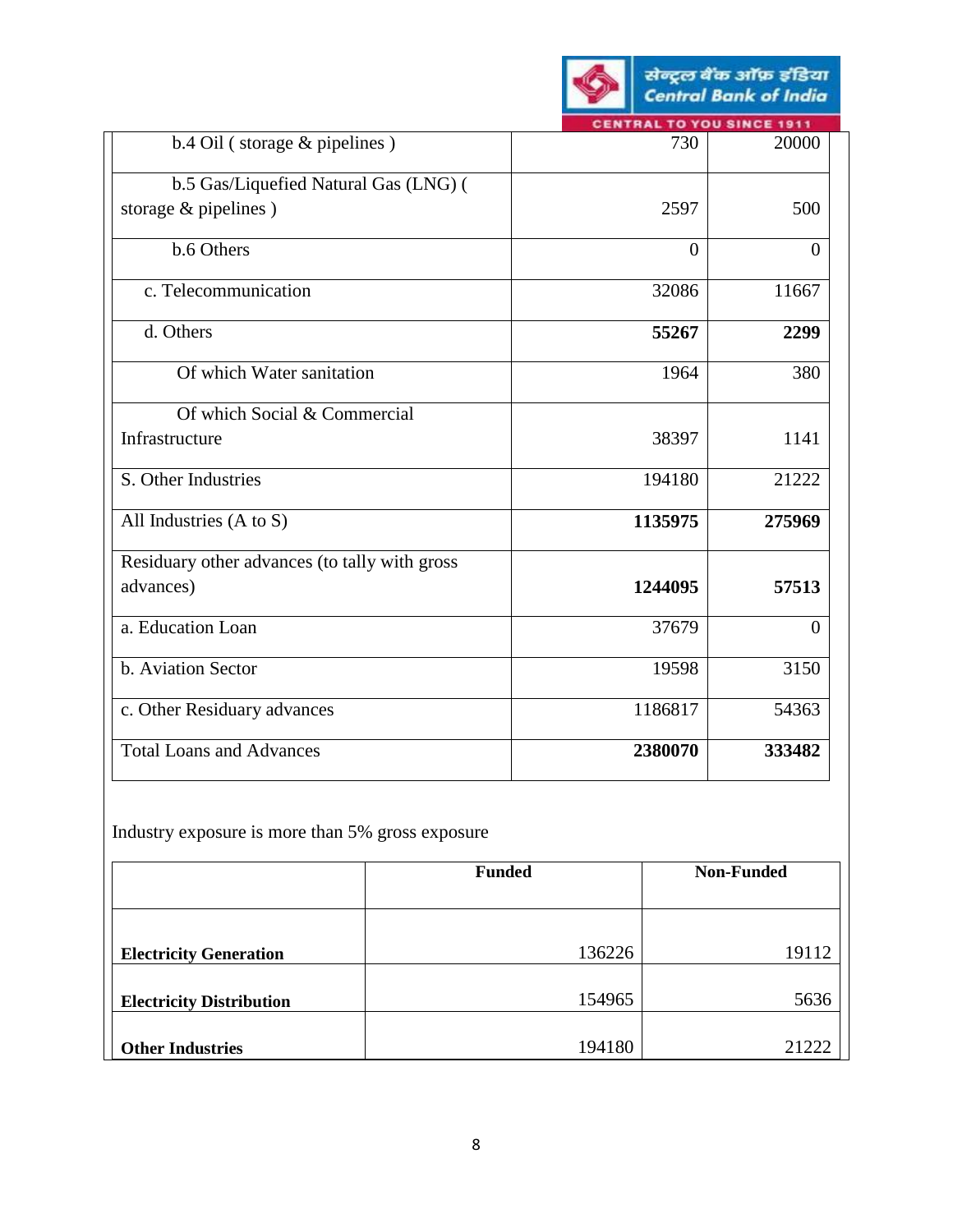

**CENTRAL TO YOU SINCE 1911** 

# **(d) Residual maturity breakdown of Performing Assets:**

| Day 1                                                                                                                             | 58207                                                      |  |
|-----------------------------------------------------------------------------------------------------------------------------------|------------------------------------------------------------|--|
| 02days to 07days:                                                                                                                 | 24647                                                      |  |
| 08days to 14days:                                                                                                                 | 14995                                                      |  |
| 15days to 28days:                                                                                                                 | 6350                                                       |  |
| 29days to 3months:                                                                                                                | 87240                                                      |  |
| Above 3months to 6months:                                                                                                         | 69894                                                      |  |
| Above 6months to 12months:                                                                                                        | 119000                                                     |  |
| Above 12months to36months:                                                                                                        | 929456                                                     |  |
| Above 36months to60months:                                                                                                        | 338005                                                     |  |
| Over 60 month                                                                                                                     | 877794                                                     |  |
| <b>Total</b>                                                                                                                      | 2525588                                                    |  |
| (e) Amount of NPAs (Gross) –<br>Substandard<br>■<br>Doubtful 1<br>Doubtful 2<br>п<br>Doubtful 3<br>п<br>Loss<br>■<br>(f) Net NPAs | 175638<br>66899<br>38501<br>57850<br>6963<br>5425<br>99585 |  |
| (g) NPA Ratios<br>Gross NPAs to gross advances<br>ш<br>Net NPAs to net advances                                                   | 8.95%<br>5.30%                                             |  |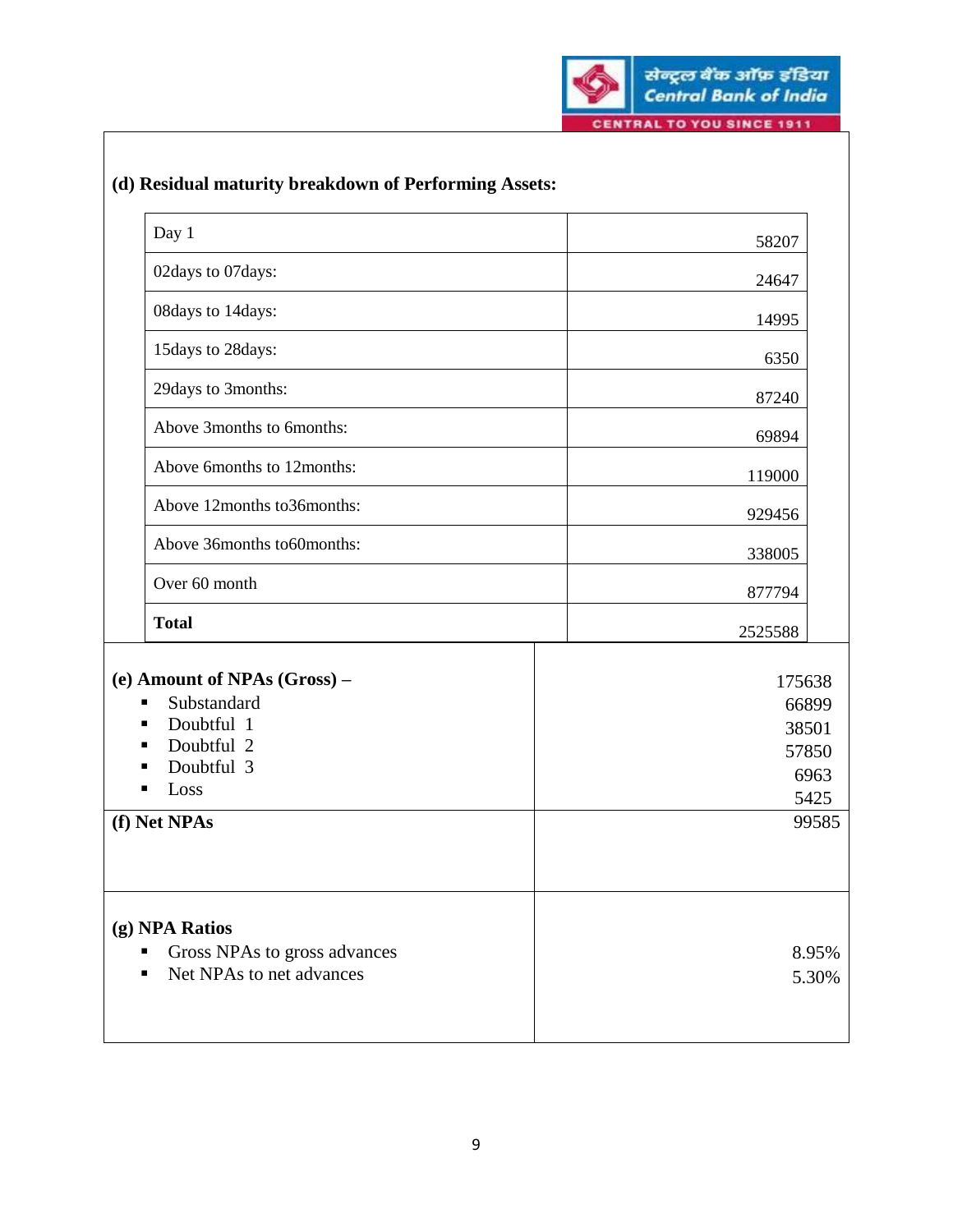

**ENTRAL TO YOU SINCE 1911** 

| (h) Movement of NPAs (Gross)                                                |        |
|-----------------------------------------------------------------------------|--------|
| Opening balance<br>п                                                        | 118731 |
| <b>Additions</b><br>п                                                       | 84564  |
| Reductions<br>п                                                             | 27657  |
| NPA (Gross)<br>п                                                            | 175638 |
|                                                                             |        |
| (i) Movement of provisions for NPAs                                         |        |
| Opening balance<br>п                                                        | 58163  |
| Provisions made during the period<br>п                                      | 14018  |
| Write-off<br>п                                                              | 327    |
| Write-back of excess provisions                                             |        |
| Closing balance                                                             | 71854  |
| (j) Amount of Non-Performing Investments                                    | 3914   |
| (k) Amount of provisions held for non-performing                            | 2305   |
| investments                                                                 |        |
|                                                                             |        |
| provisions/depreciation<br><b>Movement</b><br><b>(I)</b><br>of<br><b>on</b> |        |
| investments:                                                                |        |
|                                                                             |        |
|                                                                             |        |
| Opening balance<br>п                                                        | 1133   |
| Provisions made during the period<br>п                                      | 1311   |
| Write-off<br>п                                                              | 139    |
| Write back of excess provision                                              |        |
| Closing balance                                                             | 2305   |
|                                                                             |        |

#### **Table DF-4**

#### **Credit risk: disclosures for portfolios subject to the standardized approach**

#### **Qualitative Disclosures**

a. The Bank has adopted Standardized approach for computation of capital charge for Credit risk as per RBI guidelines. These guidelines envisage different risk weights for different borrower and exposure type, which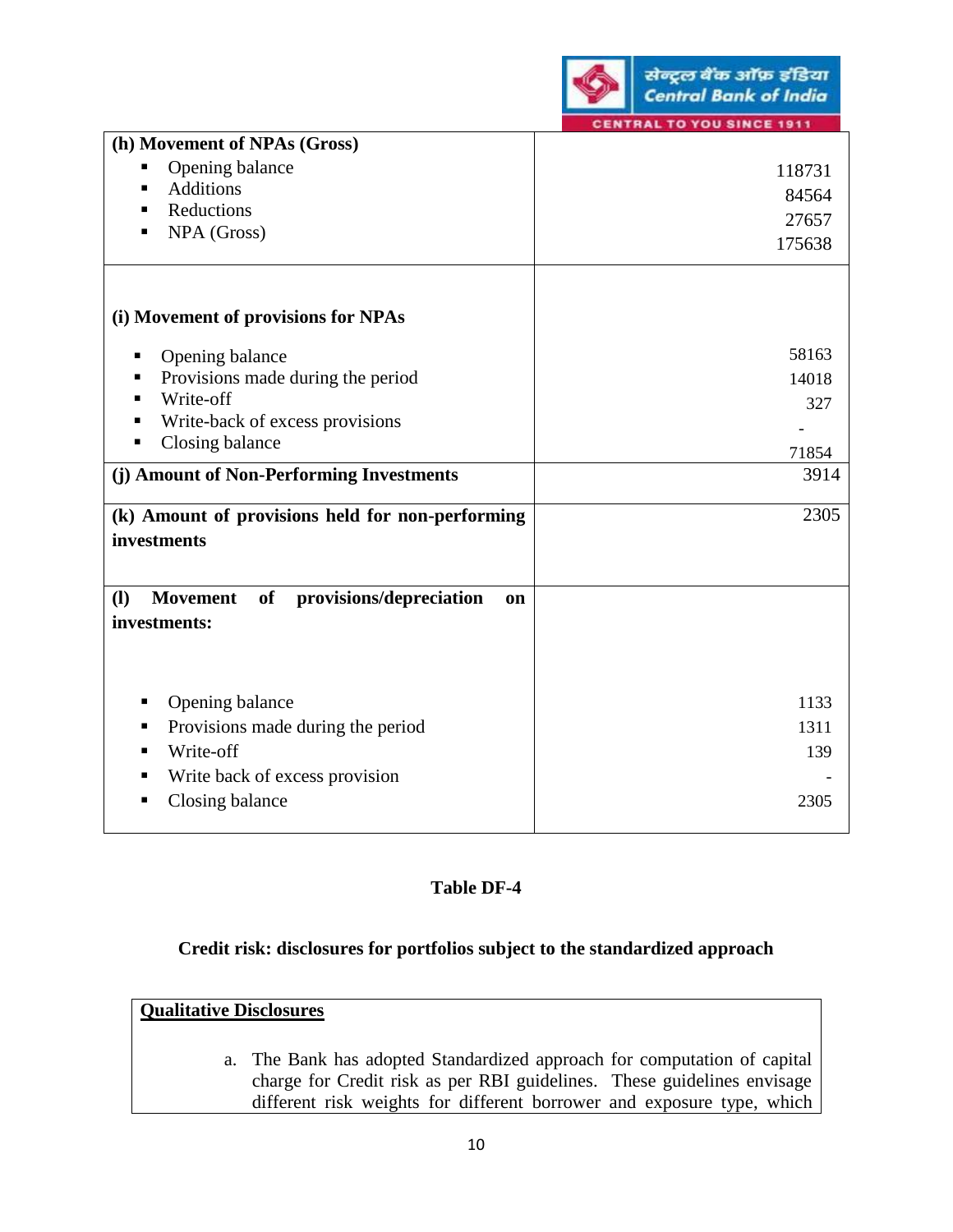

**CENTRAL TO YOU SINCE 1911** 

|  |  |  |  | have been duly applied. |  |
|--|--|--|--|-------------------------|--|
|--|--|--|--|-------------------------|--|

- b. The Bank has recognized the ratings issued by six External Credit Rating Agencies identified by RBI viz., CRISIL Ltd., CARE, ICRA Ltd., India ratings and research pvt ltd, SMERA rating ltd and BRICKWORK to rate the exposures of its clients.
- c. These agencies give their rating grades for all fund and non fund based exposures. The ratings awarded by these agencies to the bank's clients are adopted for assigning risk-weights.
- **d.** In case of bank's investment in particular issues of Corporate, the issue specific rating of the rating agency is reckoned to assign the risk weight.

|                                                                                                                                                                                                                                                                    | Rs. in Mn                             |
|--------------------------------------------------------------------------------------------------------------------------------------------------------------------------------------------------------------------------------------------------------------------|---------------------------------------|
| <b>Quantitative Disclosures:</b><br>(b) For exposure amounts after risk mitigation subject to<br>the standardized approach, amount of a bank's<br>outstanding (rated and unrated) in the following three<br>major risk buckets as well as those that are deducted: |                                       |
| Below 100 % risk weight:<br>$\blacksquare$<br>100 % risk weight<br>$\blacksquare$<br>More than 100 % risk weight<br>$\blacksquare$<br><b>Amount Deducted-CRM</b><br>$\blacksquare$                                                                                 | 1934797<br>822674<br>397830<br>111442 |

#### **Table DF-13: Main Features of Regulatory Capital Instruments The main features of Tier - 1 capital instruments are given below:**

| <b>Details</b>                                                                        | Equity                       |
|---------------------------------------------------------------------------------------|------------------------------|
|                                                                                       |                              |
| <i>Issuer</i>                                                                         | <b>CENTRAL BANK OF INDIA</b> |
| Unique identifier (e.g. CUSIP, ISIN or Bloomberg identifier for<br>private placement) | INE483A01010                 |
| Governing $law(s)$ of the instrument                                                  | Indian Laws                  |
| Regulatory treatment                                                                  |                              |
| <b>Transitional Basel III rules</b>                                                   | Common Equity Tier 1         |
| Post-transitional Basel III rules                                                     | Common Equity Tier 1         |
| Eligible at solo/group/ group $\&$ solo                                               | Solo and Group               |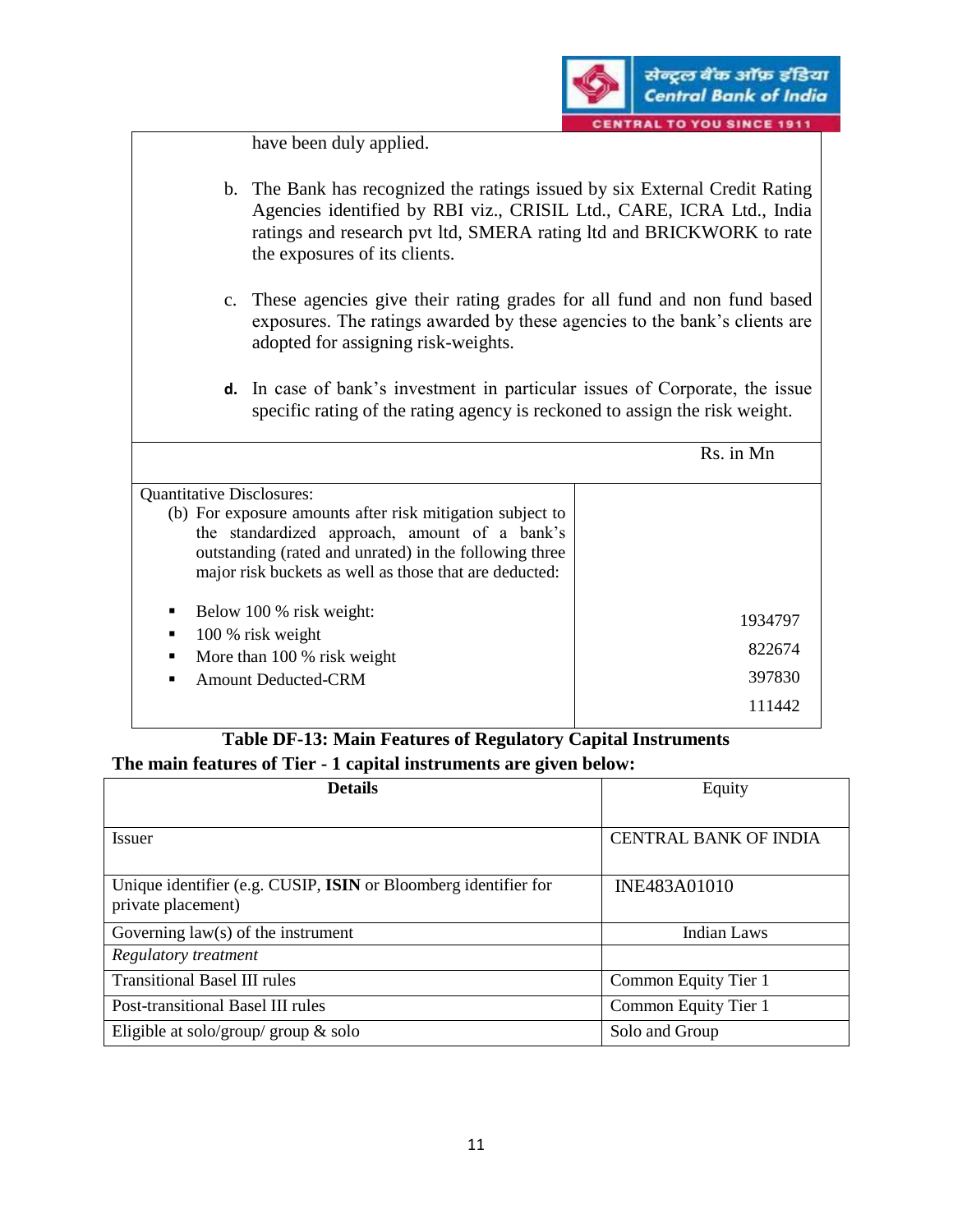

| Instrument type                                                     | <b>BALIV</b><br>1 U U SIN U E 13<br><b>Common Shares</b> |
|---------------------------------------------------------------------|----------------------------------------------------------|
|                                                                     |                                                          |
|                                                                     |                                                          |
| Amount recognised in regulatory capital (Rs. in million, as of most | 16583                                                    |
| recent reporting date)                                              |                                                          |
| Par value of instrument                                             | Rs. 10 per share                                         |
| Accounting classification                                           | Shareholder's Equity                                     |
| Original date of issuance                                           | Various                                                  |
| Perpetual or dated                                                  | Perpetual                                                |
| Original maturity date                                              | N.A.                                                     |
| Issuer call subject to prior supervisory approval                   | N <sub>o</sub>                                           |
| Optional call date, contingent call dates and redemption amount     | N.A.                                                     |
|                                                                     |                                                          |
| Subsequent call dates, if applicable                                | N.A.                                                     |
| Coupons / dividends                                                 |                                                          |
| Fixed or floating dividend/coupon                                   | Floating                                                 |
| Coupon rate and any related index                                   | N.A.                                                     |
|                                                                     |                                                          |
|                                                                     |                                                          |
| Existence of a dividend stopper                                     | N <sub>o</sub>                                           |
| Fully discretionary, partially discretionary or mandatory           | Fully discretionary                                      |
|                                                                     | N <sub>o</sub>                                           |
| Existence of step up or other incentive to redeem                   |                                                          |
| Noncumulative or cumulative                                         | N.A.                                                     |
| Convertible or non-convertible                                      | N.A.                                                     |
| If convertible, conversion trigger(s)                               | N.A.                                                     |
| If convertible, fully or partially                                  | N.A.                                                     |
| If convertible, conversion rate                                     | N.A.                                                     |
|                                                                     |                                                          |
| If convertible, mandatory or optional conversion                    | N.A.                                                     |
| If convertible, specify instrument type convertible into            | N.A.                                                     |
|                                                                     |                                                          |
| If convertible, specify issuer of instrument it converts into       | N.A.                                                     |
|                                                                     |                                                          |
| Write-down feature                                                  | N.A.                                                     |
| If write-down, write-down trigger(s)                                | N.A.                                                     |
| If write-down, full or partial                                      | N.A.                                                     |
| If write-down, permanent or temporary                               | N.A.                                                     |
| If temporary write-down, description of write-up mechanism          | N.A.                                                     |
|                                                                     |                                                          |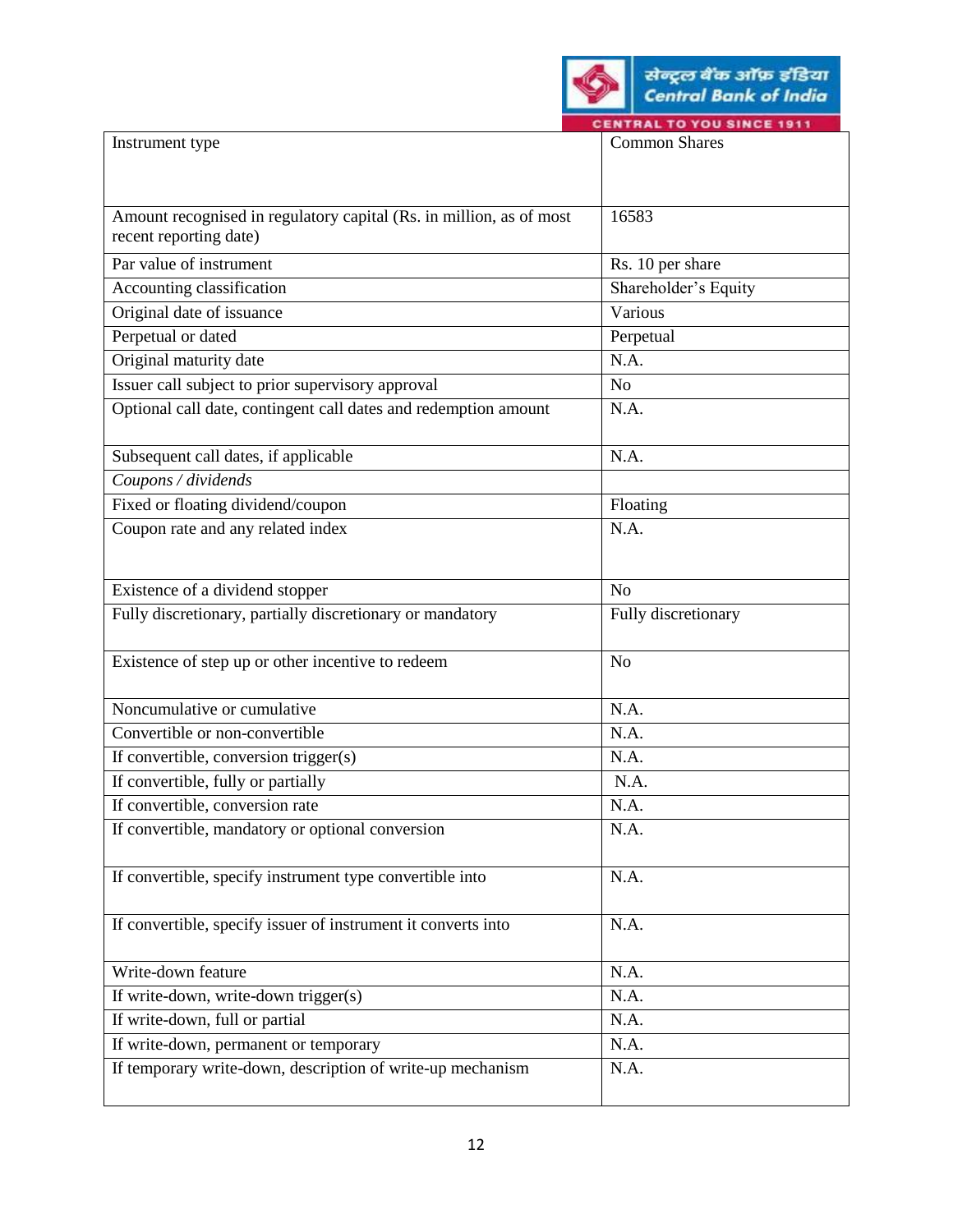

|                                                                        | CENTRAL TO TOU SINCE 1911   |
|------------------------------------------------------------------------|-----------------------------|
| Position in subordination hierarchy in liquidation (specify instrument | All depositors and others   |
| type immediately senior to instrument)                                 | Creditors, bonds, and PNCPS |
|                                                                        |                             |
|                                                                        |                             |
| Non-compliant transitioned features                                    | No                          |
| If yes, specify non-compliant features                                 |                             |
|                                                                        |                             |

| <b>SERIES</b><br><b>DETAILS</b>                                                                              | <b>IPDI</b>                       | Sr. II PDI                   |
|--------------------------------------------------------------------------------------------------------------|-----------------------------------|------------------------------|
| <b>Issuer</b>                                                                                                | <b>CENTRAL BANK OF INDIA</b>      | <b>CENTRAL BANK OF INDIA</b> |
| Unique<br>identifier (e.g.<br><b>CUSIP, ISIN</b><br>or Bloomberg<br>identifier for<br>private<br>placement)  | INE483A09237                      | INE483109252                 |
| Governing<br>$law(s)$ of the<br>instrument                                                                   | <b>Indian Laws</b>                | <b>Indian Laws</b>           |
| Regulatory<br>treatment                                                                                      |                                   |                              |
| Transitional<br><b>Basel III rules</b>                                                                       | <b>Additional Tier 1</b>          | Inelgible                    |
| Post-<br>transitional<br><b>Basel III rules</b>                                                              | Ineligible                        | Ineligible                   |
| Eligible at<br>solo/group/<br>group & solo                                                                   | Solo and Group                    | Solo and Group               |
| Instrument<br>type                                                                                           | <b>Perpetual Debt Instruments</b> | Perpetual Debt Instruments   |
| Amount<br>recognised in<br>regulatory<br>capital (Rs. in<br>million, as of<br>most recent<br>reporting date) | 4081                              | $\overline{0}$               |
| Par value of<br>instrument                                                                                   | Rs.1.00 Mn                        | Rs.1.00 Mn                   |
| Accounting<br>classification                                                                                 | <b>LIABILITY</b>                  | <b>LIABILITY</b>             |
| Original date                                                                                                | 30.03.2009                        | 28.09.2012                   |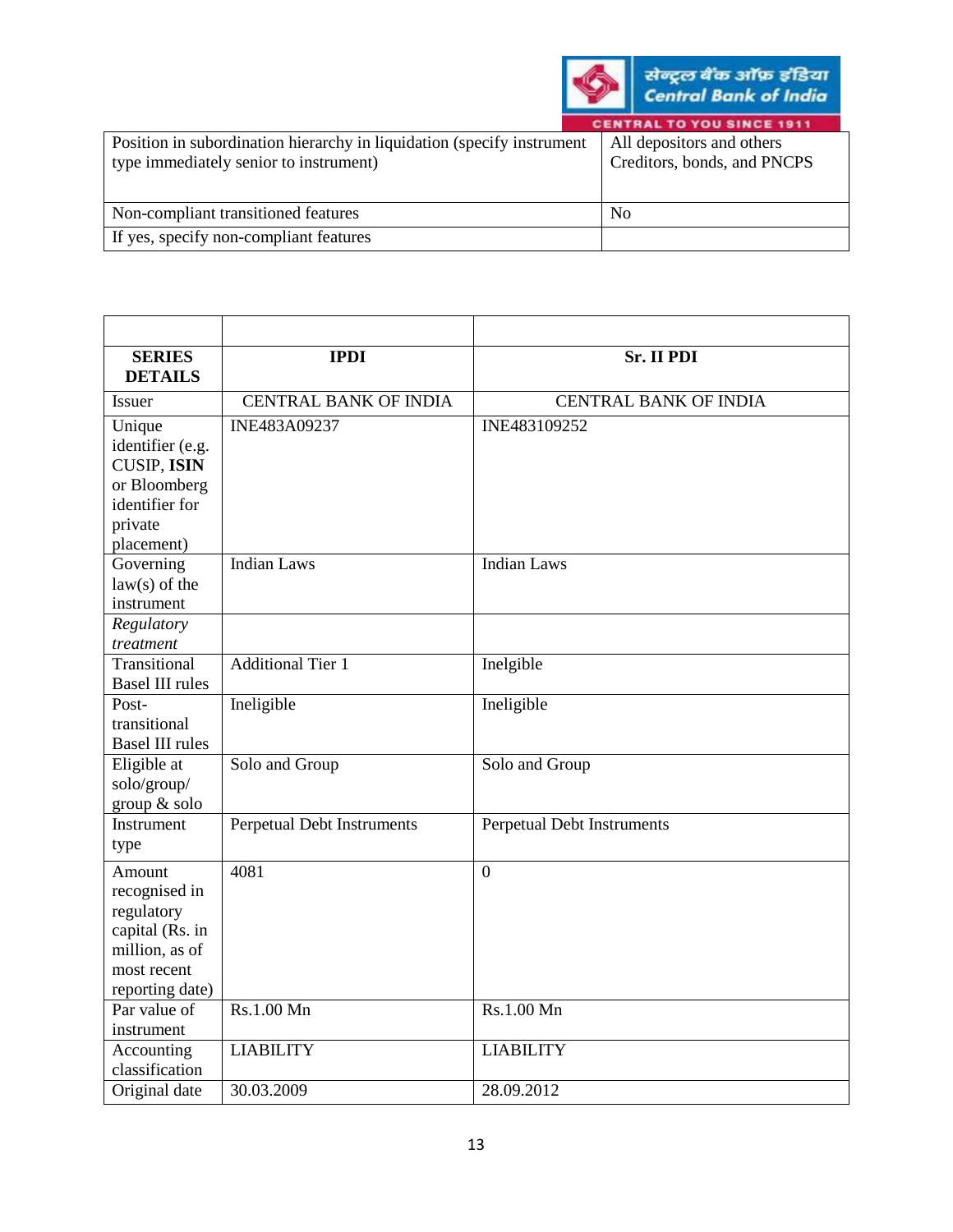

| of issuance     |                                   |                |
|-----------------|-----------------------------------|----------------|
| Perpetual or    | Perpetual                         | Perpetual      |
| dated           |                                   |                |
| Original        | N.A.                              | N.A.           |
| maturity date   |                                   |                |
| Issuer call     | N <sub>o</sub>                    | Yes            |
| subject to      |                                   |                |
| prior           |                                   |                |
| supervisory     |                                   |                |
| approval        |                                   |                |
| Optional call   | N.A.                              | 28.09.2022     |
| date,           |                                   |                |
| contingent call |                                   |                |
| dates and       |                                   |                |
| redemption      |                                   |                |
| amount          |                                   |                |
| Subsequent      | N.A.                              | N.A.           |
| call dates, if  |                                   |                |
| applicable      |                                   |                |
| Coupons /       |                                   |                |
| dividends       |                                   |                |
| Fixed or        | Floating                          | Fixed          |
| floating        |                                   |                |
| dividend/coup   |                                   |                |
| on              |                                   |                |
| Coupon rate     | $G.\sec + 250$ bps to be repriced | 9.40% p.a.     |
| and any         | every year in March               |                |
| related index   |                                   |                |
| Existence of a  | N <sub>o</sub>                    | N <sub>o</sub> |
| dividend        |                                   |                |
| stopper         |                                   |                |
| Fully           | Mandatory                         | Mandatory      |
| discretionary,  |                                   |                |
| partially       |                                   |                |
| discretionary   |                                   |                |
| or mandatory    |                                   |                |
| Existence of    | N <sub>o</sub>                    | N <sub>o</sub> |
| step up or      |                                   |                |
| other           |                                   |                |
| incentive to    |                                   |                |
| redeem          |                                   |                |
| Noncumulativ    | Noncumulative                     | Noncumulative  |
| e or            |                                   |                |
| cumulative      |                                   |                |
| Convertible or  | Nonconvertible                    | Nonconvertible |
| non-            |                                   |                |
| convertible     |                                   |                |
| If convertible, | N.A.                              | N.A.           |
| conversion      |                                   |                |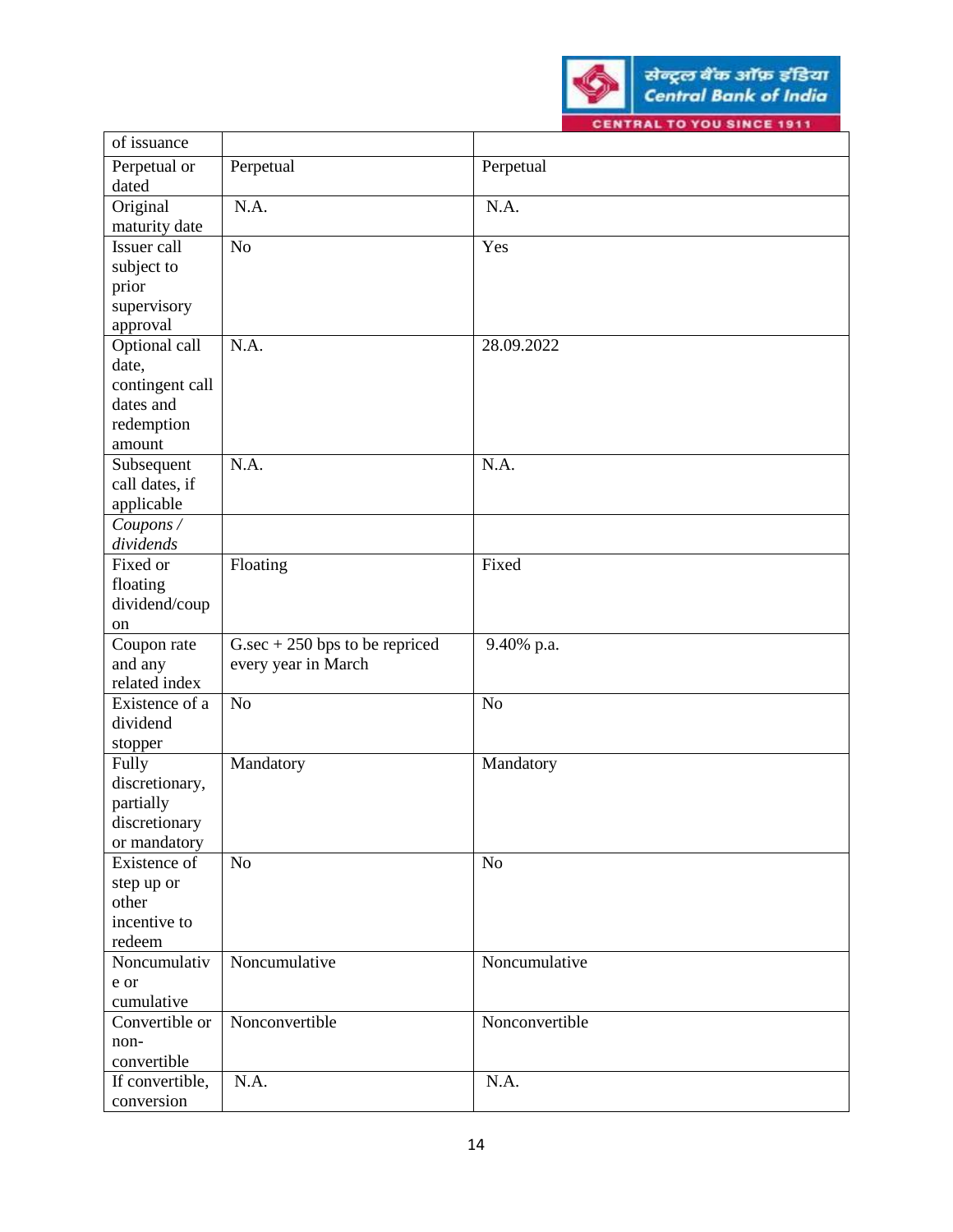

**CENTRAL TO YOU SINCE 1911** 

| N.A.<br>If convertible,<br>N.A.<br>fully or                                                  |
|----------------------------------------------------------------------------------------------|
|                                                                                              |
|                                                                                              |
| partially                                                                                    |
| If convertible,<br>N.A.<br>N.A.                                                              |
| conversion                                                                                   |
| rate                                                                                         |
| N.A.<br>N.A.<br>If convertible,                                                              |
| mandatory or                                                                                 |
| optional                                                                                     |
| conversion                                                                                   |
| If convertible,<br>N.A.<br>N.A.                                                              |
| specify                                                                                      |
| instrument                                                                                   |
| type                                                                                         |
| convertible                                                                                  |
| into                                                                                         |
| N.A.<br>N.A.<br>If convertible,                                                              |
| specify issuer                                                                               |
| of instrument                                                                                |
| it converts                                                                                  |
| into                                                                                         |
| Write-down<br>Not Applicable<br>Not Applicable                                               |
| feature                                                                                      |
| N.A.<br>If write-down,<br>$\overline{N}A$ .                                                  |
| write-down                                                                                   |
| trigger(s)                                                                                   |
| N.A.<br>If write-down,<br>N.A.                                                               |
| full or partial                                                                              |
| $\overline{NA}$ .<br>N.A.<br>If write-down,                                                  |
| permanent or                                                                                 |
| temporary                                                                                    |
| N.A.<br>N.A.<br>If temporary                                                                 |
| write-down,                                                                                  |
| description of                                                                               |
| write-up<br>mechanism                                                                        |
| Position in                                                                                  |
| All depositors and other Creditors<br>All depositors<br>subordination<br>and other Creditors |
| hierarchy in                                                                                 |
| liquidation                                                                                  |
| (specify                                                                                     |
| instrument                                                                                   |
| type                                                                                         |
| immediately                                                                                  |
| senior to                                                                                    |
| instrument)                                                                                  |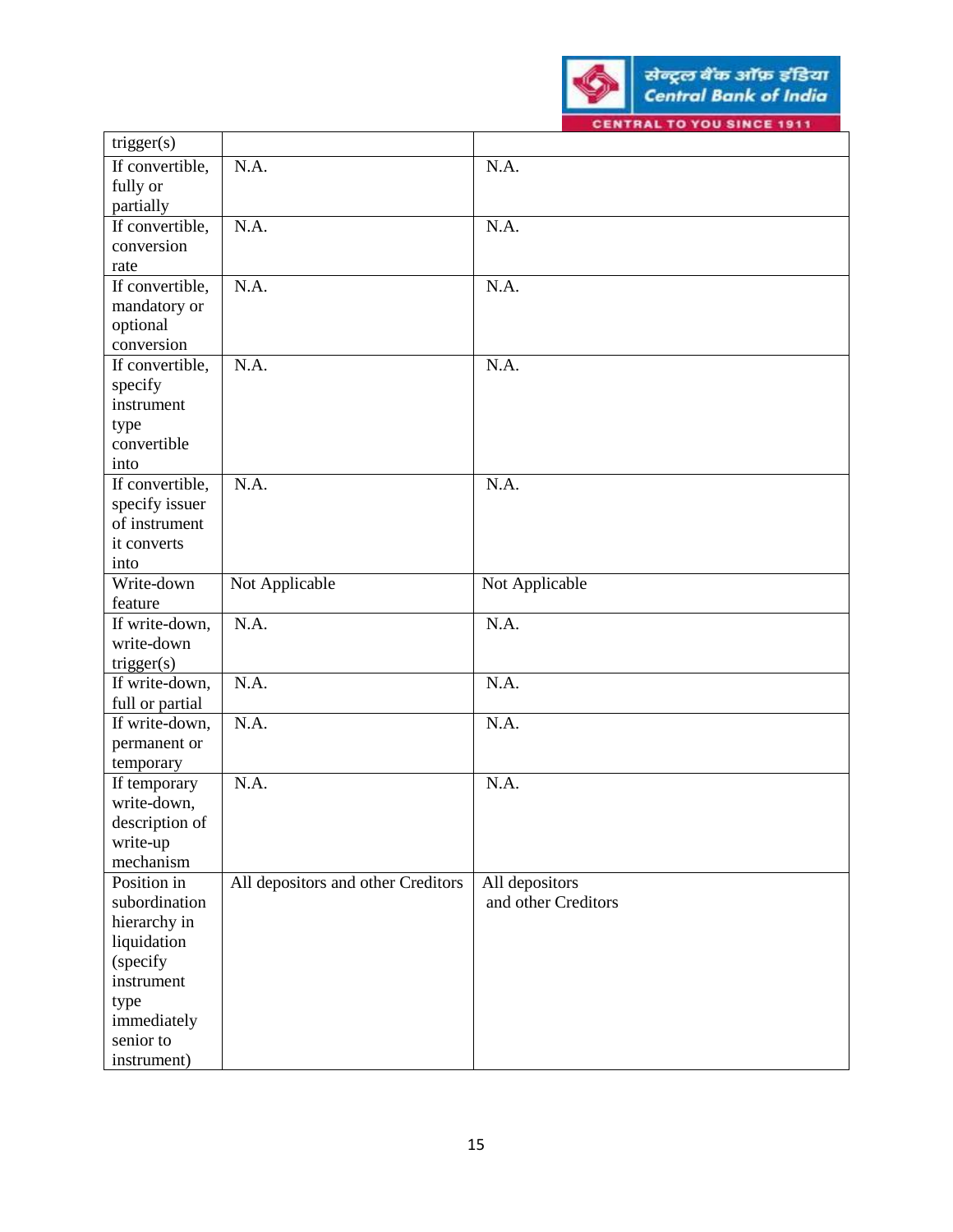

 $\rightarrow$  $\overline{\phantom{a}}$   $11777$ 

 $\overline{1}$ 

| Non-            | Yes                           | Yes                                               |
|-----------------|-------------------------------|---------------------------------------------------|
| compliant       |                               |                                                   |
| transitioned    |                               |                                                   |
| features        |                               |                                                   |
| If yes, specify | Not Basel III Loss absorbency | Fully derecognized, Not Basel III Loss absorbency |
| non-compliant   | features                      | features                                          |
| features        |                               |                                                   |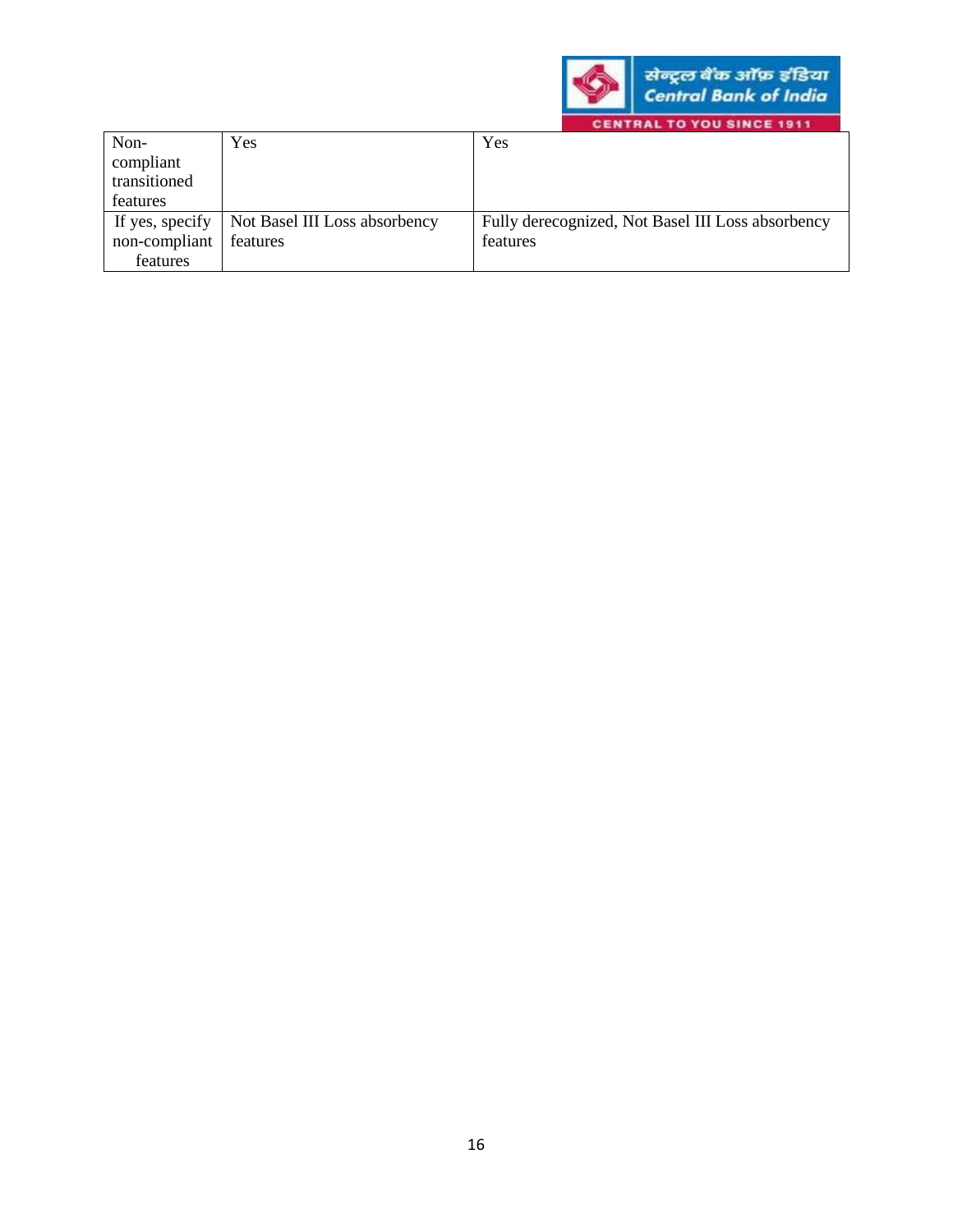# **The main features of Upper Tier - 2 capital instruments are given below**

| <b>SERIES</b><br><b>DETAIL</b>                      | <b>Upper Tier II (Sr. I)</b> | <b>Upper Tier II (Sr. II)</b> | <b>Upper Tier II</b><br>(Sr.III) | <b>Upper Tier II (Sr.</b><br>IV) | <b>Upper Tier II (Sr. V)</b> | <b>Upper Tier II (Sr.</b><br>VI |
|-----------------------------------------------------|------------------------------|-------------------------------|----------------------------------|----------------------------------|------------------------------|---------------------------------|
| S                                                   |                              |                               |                                  |                                  |                              |                                 |
| Issuer                                              |                              |                               |                                  | <b>CENTRAL BANK OF INDIA</b>     |                              |                                 |
| Unique<br>identifier                                | INE483A09179                 | INE483A09195                  | INE483A09203                     | INE483A09211                     | INE483A09229                 | INE483A08015                    |
| (e.g.<br>CUSIP,                                     |                              |                               |                                  |                                  |                              |                                 |
| ISIN or<br>Bloombe                                  |                              |                               |                                  |                                  |                              |                                 |
| $\mathbf{r}\mathbf{g}$<br>identifier                |                              |                               |                                  |                                  |                              |                                 |
| for<br>private<br>placemen                          |                              |                               |                                  |                                  |                              |                                 |
| t)                                                  |                              |                               |                                  |                                  |                              |                                 |
| Governin<br>$g$ law $(s)$                           | <b>Indian Laws</b>           | <b>Indian Laws</b>            | <b>Indian Laws</b>               | <b>Indian Laws</b>               | <b>Indian Laws</b>           | <b>Indian Laws</b>              |
| of the<br>instrume                                  |                              |                               |                                  |                                  |                              |                                 |
| nt<br>Regulato                                      |                              |                               |                                  |                                  |                              |                                 |
| ry<br>treatment                                     |                              |                               |                                  |                                  |                              |                                 |
| Transitio<br>nal Basel<br>III rules                 | Tier 2                       | Tier 2                        | Tier 2                           | Tier 2                           | Tier 2                       | Tier 2                          |
| Post-<br>transition<br>al Basel<br>III rules        | Ineligible                   | Ineligible                    | Ineligible                       | Ineligible                       | Ineligible                   | Ineligible                      |
| Eligible<br>at<br>solo/grou<br>p/group<br>$\&$ solo | Solo and Group               | Solo and Group                | Solo and Group                   | Solo and Group                   | Solo and Group               | Solo and Group                  |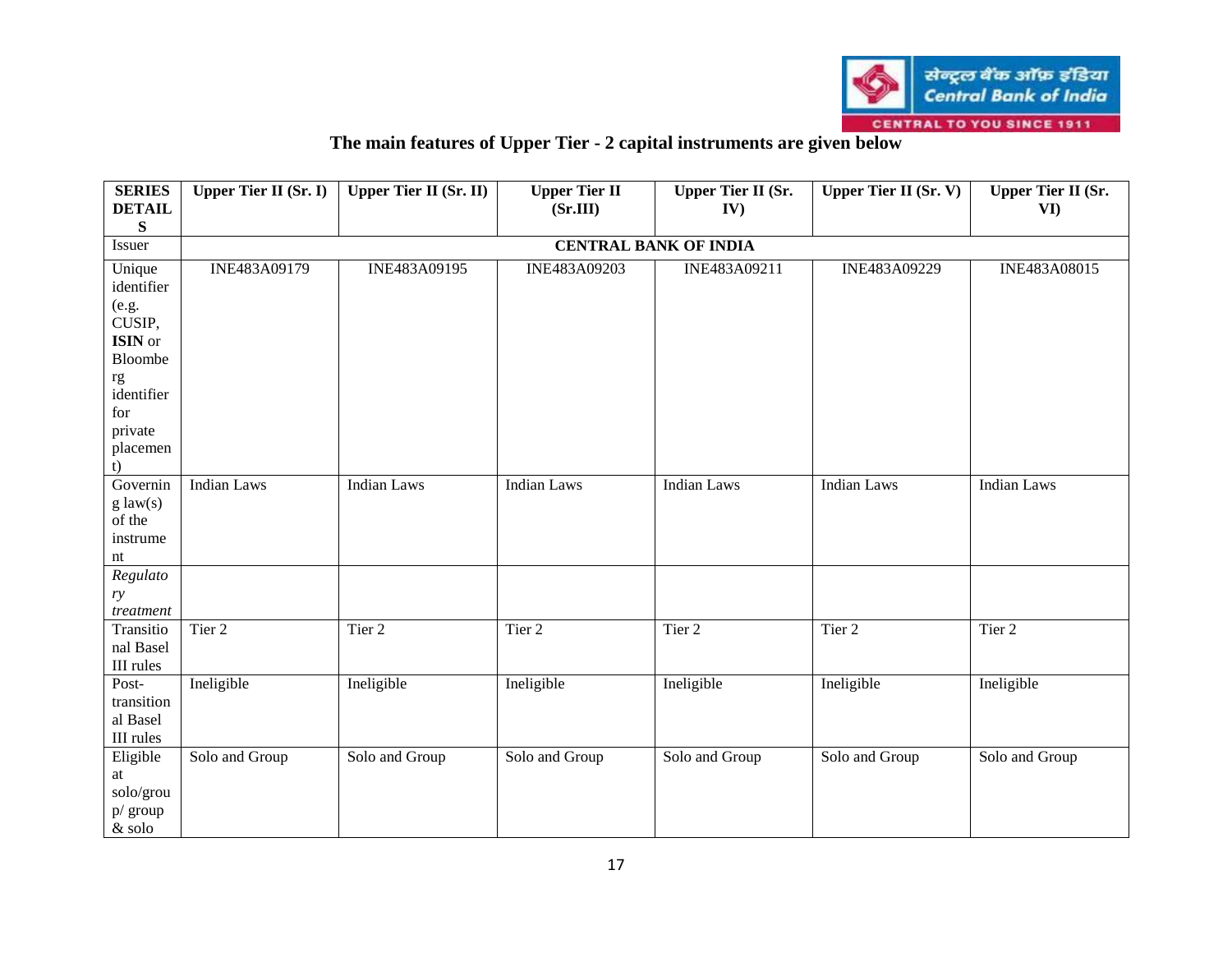

|                                                                                                                               |                                            |                                            |                                            |                                            |                                            | <b>CENTRAL TO TOO SINCE 1911</b>           |
|-------------------------------------------------------------------------------------------------------------------------------|--------------------------------------------|--------------------------------------------|--------------------------------------------|--------------------------------------------|--------------------------------------------|--------------------------------------------|
| Instrume<br>nt type                                                                                                           | <b>Upper Tier 2 Capital</b><br>Instruments | <b>Upper Tier 2 Capital</b><br>Instruments | <b>Upper Tier 2 Capital</b><br>Instruments | <b>Upper Tier 2 Capital</b><br>Instruments | <b>Upper Tier 2 Capital</b><br>Instruments | <b>Upper Tier 2 Capital</b><br>Instruments |
| Amount<br>recognize<br>d in<br>regulator<br>y capital<br>(Rs. in<br>million,<br>as of<br>most<br>recent<br>reporting<br>date) | 2100                                       | 1995                                       | 3500                                       | 3500                                       | 7000                                       | 2100                                       |
| Par value<br>of<br>instrume<br>nt                                                                                             | Rs. 1.00 Mn                                | Rs. 1.00 Mn                                | Rs. 1.00 Mn                                | Rs. 1.00 Mn                                | Rs. 1.00 Mn                                | Rs. 1.00 Mn                                |
| Accounti<br>ng<br>classifica<br>tion                                                                                          | <b>LIABILITY</b>                           | <b>LIABILITY</b>                           | <b>LIABILITY</b>                           | <b>LIABILITY</b>                           | <b>LIABILITY</b>                           | <b>LIABILITY</b>                           |
| Original<br>date of<br>issuance                                                                                               | 14.11.2008                                 | 17.02.2009                                 | 23.06.2009                                 | 20.01.2010                                 | 11.06.2010                                 | 21.01.2011                                 |
| Perpetual<br>or dated                                                                                                         | <b>DATED</b>                               | <b>DATED</b>                               | <b>DATED</b>                               | <b>DATED</b>                               | <b>DATED</b>                               | <b>DATED</b>                               |
| Original<br>maturity<br>date                                                                                                  | 14.11.2023                                 | 17.02.2024                                 | 23.06.2024                                 | 20.01.2025                                 | 11.06.2025                                 | 21.01.2026                                 |
| Issuer<br>call<br>subject to<br>prior<br>superviso<br>ry<br>approval                                                          | Yes                                        | Yes                                        | Yes                                        | Yes                                        | Yes                                        | Yes                                        |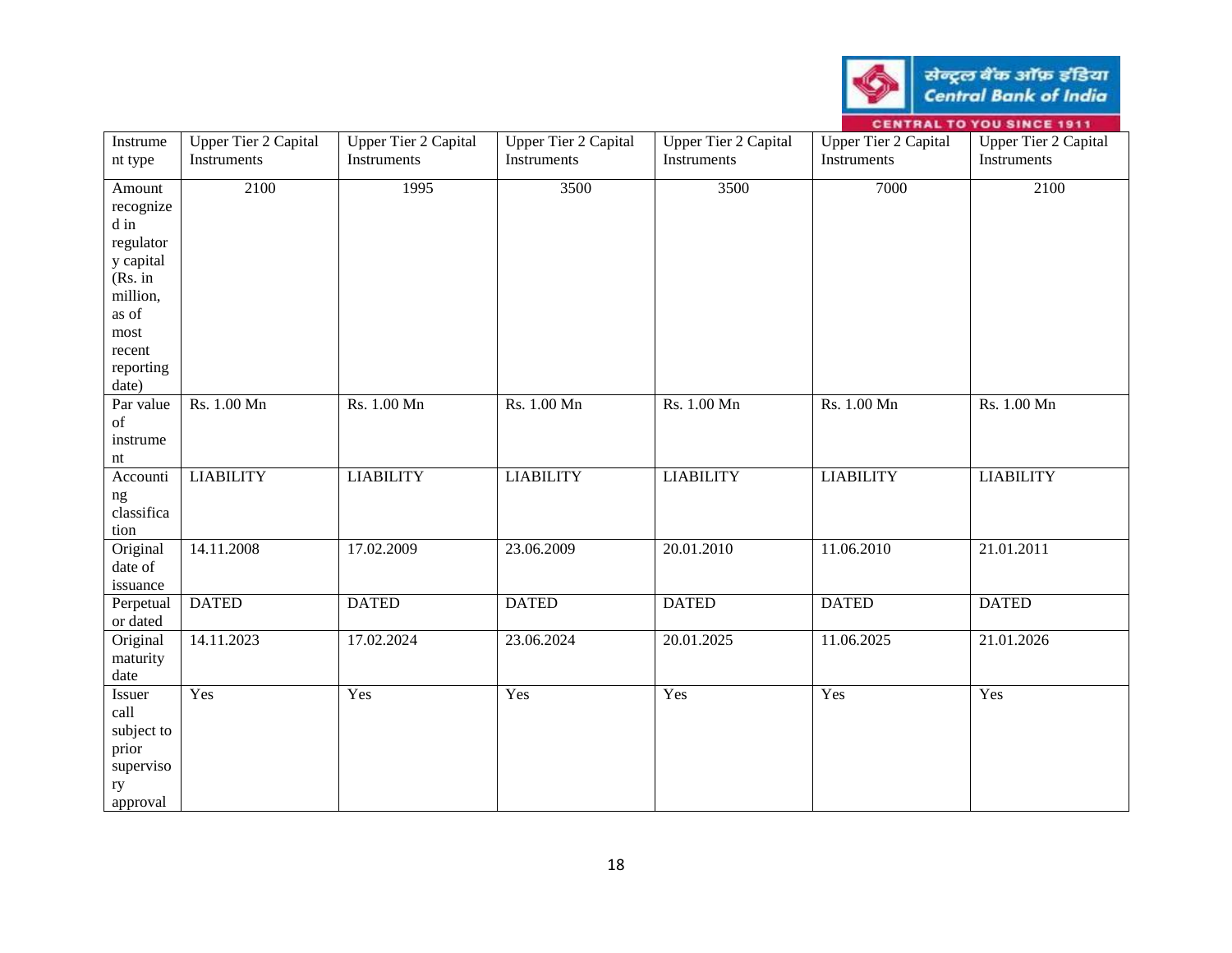|                                   |            |            |            |            |            | <b>CENTRAL TO YOU SINCE 1911</b> |
|-----------------------------------|------------|------------|------------|------------|------------|----------------------------------|
| Optional                          | 14.11.2018 | 17.02.2019 | 23.06.2019 | 20.01.2020 | 11.06.2020 | 21.01.2021                       |
| call date,                        |            |            |            |            |            |                                  |
| continge<br>nt call               |            |            |            |            |            |                                  |
| dates and                         |            |            |            |            |            |                                  |
| redempti                          |            |            |            |            |            |                                  |
| $\,$ on $\,$                      |            |            |            |            |            |                                  |
| amount                            |            |            |            |            |            |                                  |
| Subseque                          | N.A.       | N.A.       | N.A.       | N.A.       | N.A.       | N.A.                             |
| nt call                           |            |            |            |            |            |                                  |
| dates, if                         |            |            |            |            |            |                                  |
| applicabl                         |            |            |            |            |            |                                  |
| $\mathbf{e}% _{t}\left( t\right)$ |            |            |            |            |            |                                  |
| Coupons                           |            |            |            |            |            |                                  |
|                                   |            |            |            |            |            |                                  |
| dividends                         |            |            |            |            |            |                                  |
| Fixed or                          | Fixed      | Fixed      | Fixed      | Fixed      | Fixed      | Fixed                            |
| floating                          |            |            |            |            |            |                                  |
| dividend/                         |            |            |            |            |            |                                  |
| coupon                            |            |            |            |            |            |                                  |
| Coupon                            | 11.45%     | 9.40%      | 8.80%      | 8.63%      | 8.57%      | 9.20%                            |
| rate and                          |            |            |            |            |            |                                  |
| any                               |            |            |            |            |            |                                  |
| related                           |            |            |            |            |            |                                  |
| index                             |            |            |            |            |            |                                  |
| Existence                         | $\rm No$   | $\rm No$   | $\rm No$   | No         | No         | No                               |
| of a                              |            |            |            |            |            |                                  |
| dividend                          |            |            |            |            |            |                                  |
| stopper<br>Fully                  | Mandatory  | Mandatory  | Mandatory  | Mandatory  | Mandatory  | Mandatory                        |
| discretio                         |            |            |            |            |            |                                  |
| nary,                             |            |            |            |            |            |                                  |
| partially                         |            |            |            |            |            |                                  |
| discretio                         |            |            |            |            |            |                                  |
| nary or                           |            |            |            |            |            |                                  |
| mandator                          |            |            |            |            |            |                                  |
| y                                 |            |            |            |            |            |                                  |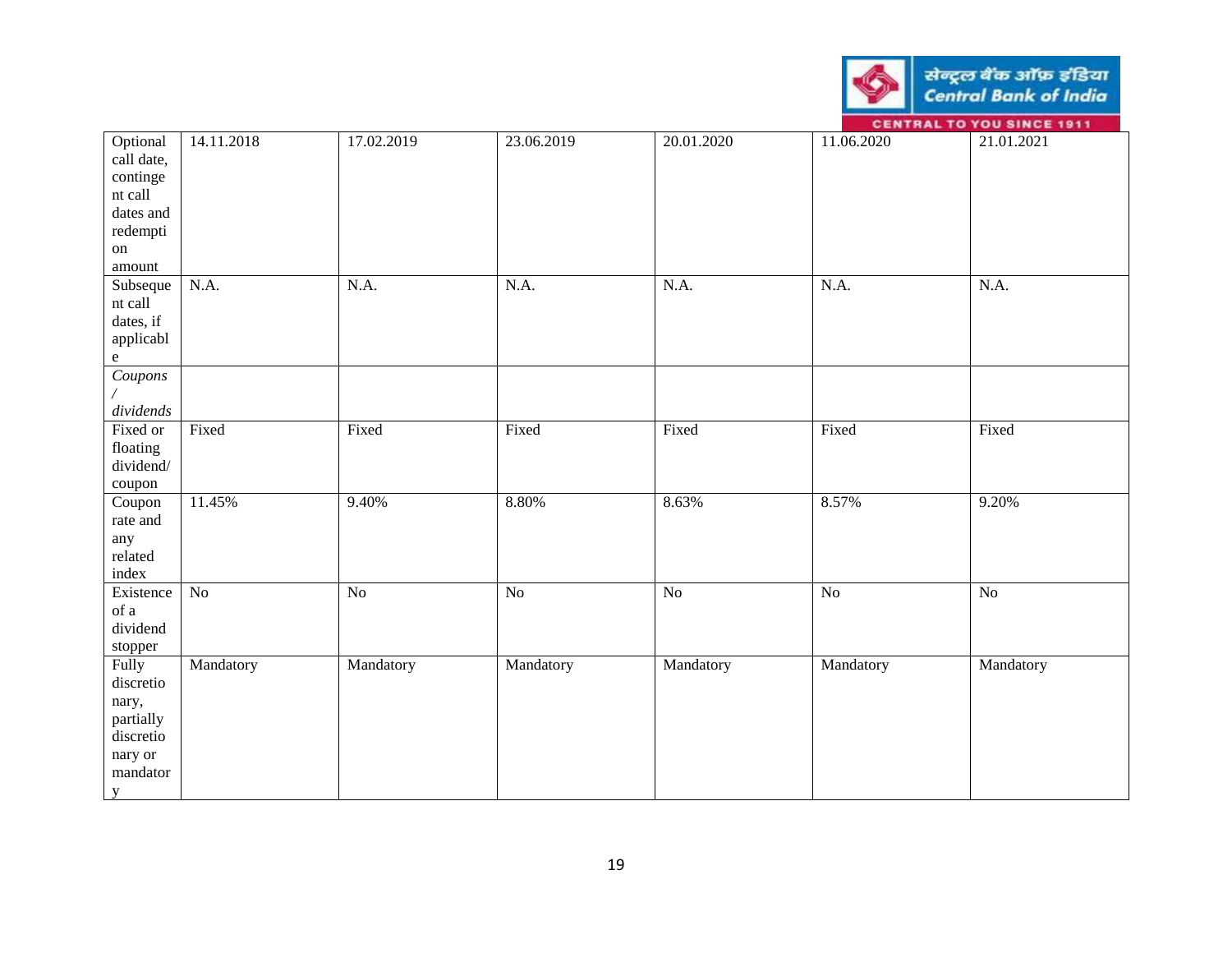| <b>CENTRAL TO YOU SINCE 1911</b> |  |
|----------------------------------|--|
|                                  |  |
|                                  |  |

| Existence                    | Yes            | Yes            | Yes            | Yes               | Yes            | $\rm No$       |
|------------------------------|----------------|----------------|----------------|-------------------|----------------|----------------|
| of step                      |                |                |                |                   |                |                |
| up or                        |                |                |                |                   |                |                |
| other                        |                |                |                |                   |                |                |
| incentive                    |                |                |                |                   |                |                |
| to                           |                |                |                |                   |                |                |
| redeem                       |                |                |                |                   |                |                |
| Noncum                       | Noncumulative  | Noncumulative  | Noncumulative  | Noncumulative     | Noncumulative  | Noncumulative  |
| ulative or                   |                |                |                |                   |                |                |
| cumulati                     |                |                |                |                   |                |                |
|                              |                |                |                |                   |                |                |
| ${\it ve}$<br>Converti       | Nonconvertible | Nonconvertible | Nonconvertible | Nonconvertible    | Nonconvertible | Nonconvertible |
| ble or                       |                |                |                |                   |                |                |
| non-                         |                |                |                |                   |                |                |
| convertib                    |                |                |                |                   |                |                |
|                              |                |                |                |                   |                |                |
| le<br>$\overline{\text{If}}$ | N.A.           | N.A.           | N.A.           | N.A.              | N.A.           | N.A.           |
|                              |                |                |                |                   |                |                |
| convertib                    |                |                |                |                   |                |                |
| le,                          |                |                |                |                   |                |                |
| conversio                    |                |                |                |                   |                |                |
| $\mathbf n$                  |                |                |                |                   |                |                |
| trigger(s)<br>If             |                |                |                |                   | N.A.           |                |
|                              | N.A.           | N.A.           | N.A.           | $\overline{N}A$ . |                | N.A.           |
| convertib                    |                |                |                |                   |                |                |
| le, fully                    |                |                |                |                   |                |                |
| <b>or</b>                    |                |                |                |                   |                |                |
| partially                    |                |                |                |                   |                |                |
| $\overline{\text{If}}$       | N.A.           | N.A.           | N.A.           | N.A.              | N.A.           | N.A.           |
| convertib                    |                |                |                |                   |                |                |
| le,                          |                |                |                |                   |                |                |
| conversio                    |                |                |                |                   |                |                |
| n rate                       |                |                |                |                   |                |                |
| $\overline{\text{If}}$       | N.A.           | N.A.           | N.A.           | N.A.              | N.A.           | N.A.           |
| convertib                    |                |                |                |                   |                |                |
| le,                          |                |                |                |                   |                |                |
| mandator                     |                |                |                |                   |                |                |
| y or                         |                |                |                |                   |                |                |
| optional                     |                |                |                |                   |                |                |
| conversio                    |                |                |                |                   |                |                |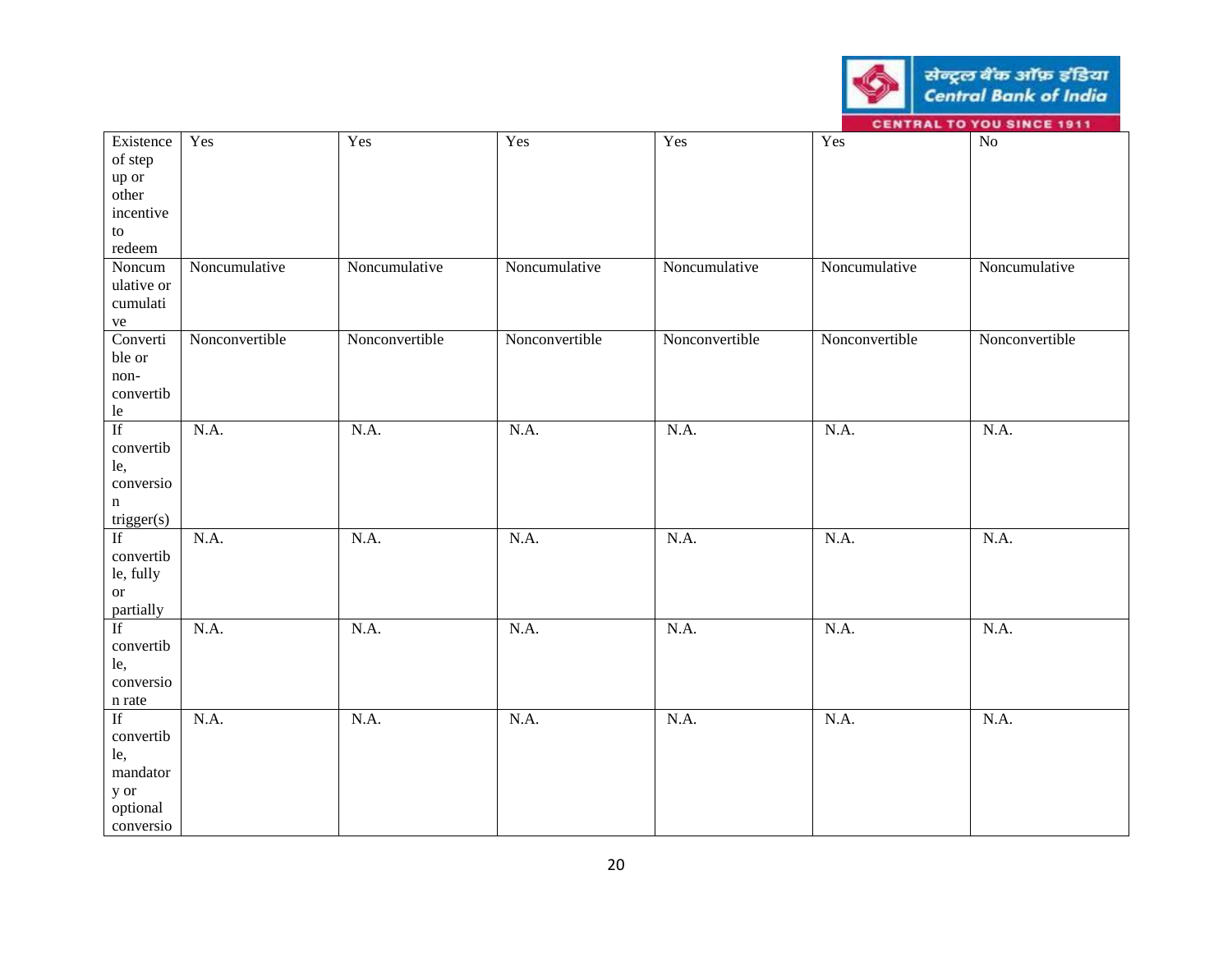

| $\,$ n                                                                                                      |      |      |                   |      |      |      |
|-------------------------------------------------------------------------------------------------------------|------|------|-------------------|------|------|------|
| If<br>convertib<br>le,<br>specify<br>instrume<br>nt type<br>convertib                                       | N.A. | N.A. | N.A.              | N.A. | N.A. | N.A. |
| le into                                                                                                     |      |      |                   |      |      |      |
| $\overline{\text{If}}$<br>convertib<br>le,<br>specify<br>issuer of<br>instrume<br>nt it<br>converts<br>into | N.A. | N.A. | N.A.              | N.A. | N.A. | N.A. |
| Write-                                                                                                      | N.A. | N.A. | $\overline{N}A$ . | N.A. | N.A. | N.A. |
| down<br>feature                                                                                             |      |      |                   |      |      |      |
| If write-<br>down,<br>write-<br>down<br>trigger(s)                                                          | N.A. | N.A. | N.A.              | N.A. | N.A. | N.A. |
| If write-<br>down,<br>$\operatorname{full}$ or<br>partial                                                   | N.A. | N.A. | N.A.              | N.A. | N.A. | N.A. |
| If write-<br>down,<br>permane<br>$\mathop{\mathsf{nt}}$ or<br>temporar<br>y                                 | N.A. | N.A. | N.A.              | N.A. | N.A. | N.A. |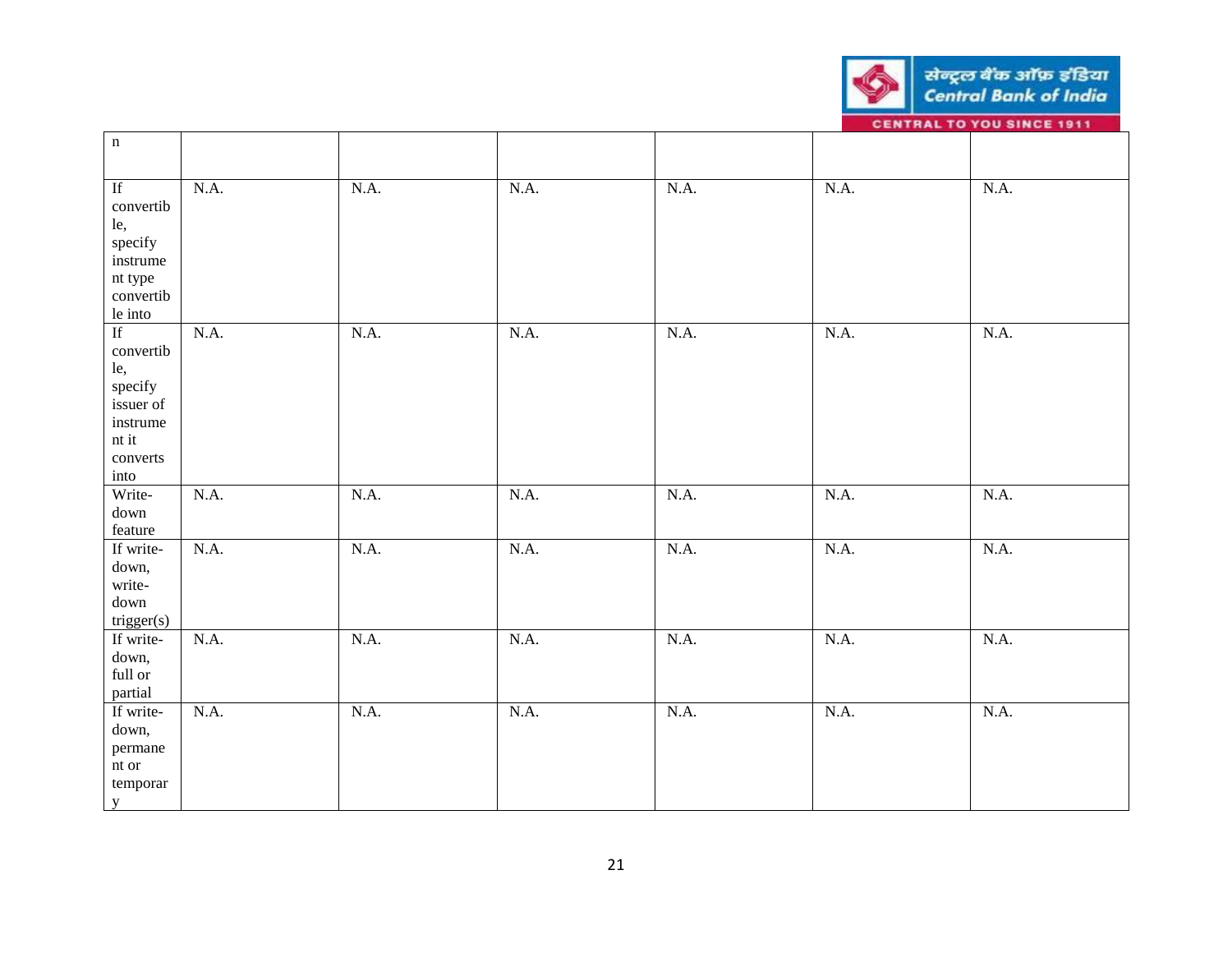|                      |                     | <b>CENTRAL TO YOU SINCE 1911</b> |                     |                     |                     |                     |
|----------------------|---------------------|----------------------------------|---------------------|---------------------|---------------------|---------------------|
| $\mathop{\rm If}$    | N.A.                | N.A.                             | N.A.                | N.A.                | N.A.                | N.A.                |
| temporar<br>y write- |                     |                                  |                     |                     |                     |                     |
| down,                |                     |                                  |                     |                     |                     |                     |
| descripti            |                     |                                  |                     |                     |                     |                     |
| on of                |                     |                                  |                     |                     |                     |                     |
| write-up             |                     |                                  |                     |                     |                     |                     |
| mechanis             |                     |                                  |                     |                     |                     |                     |
| m                    |                     |                                  |                     |                     |                     |                     |
| Position             | All depositors and  | All depositors and               | All depositors and  | All depositors and  | All depositors and  | All depositors and  |
| in                   | other creditors     | other creditors                  | other creditors     | other creditors     | other creditors     | other creditors     |
| subordin<br>ation    |                     |                                  |                     |                     |                     |                     |
| hierarchy            |                     |                                  |                     |                     |                     |                     |
| in                   |                     |                                  |                     |                     |                     |                     |
| liquidatio           |                     |                                  |                     |                     |                     |                     |
| n                    |                     |                                  |                     |                     |                     |                     |
| (specify             |                     |                                  |                     |                     |                     |                     |
| instrume             |                     |                                  |                     |                     |                     |                     |
| nt type              |                     |                                  |                     |                     |                     |                     |
| immediat             |                     |                                  |                     |                     |                     |                     |
| ely                  |                     |                                  |                     |                     |                     |                     |
| senior to            |                     |                                  |                     |                     |                     |                     |
| instrume             |                     |                                  |                     |                     |                     |                     |
| nt)<br>Non-          | <b>YES</b>          | <b>YES</b>                       | <b>YES</b>          | <b>YES</b>          | <b>YES</b>          | <b>YES</b>          |
| complian             |                     |                                  |                     |                     |                     |                     |
| t.                   |                     |                                  |                     |                     |                     |                     |
| transition           |                     |                                  |                     |                     |                     |                     |
| ed                   |                     |                                  |                     |                     |                     |                     |
| features             |                     |                                  |                     |                     |                     |                     |
| If yes,              | Step up,            | Step up,                         | Step up,            | Step up,            | Step up,            | Not Basel III Loss  |
| specify              | Not Basel III Loss  | Not Basel III Loss               | Not Basel III Loss  | Not Basel III Loss  | Not Basel III Loss  | absorbency features |
| non-                 | absorbency features | absorbency features              | absorbency features | absorbency features | absorbency features |                     |
| complian             |                     |                                  |                     |                     |                     |                     |
| t features           |                     |                                  |                     |                     |                     |                     |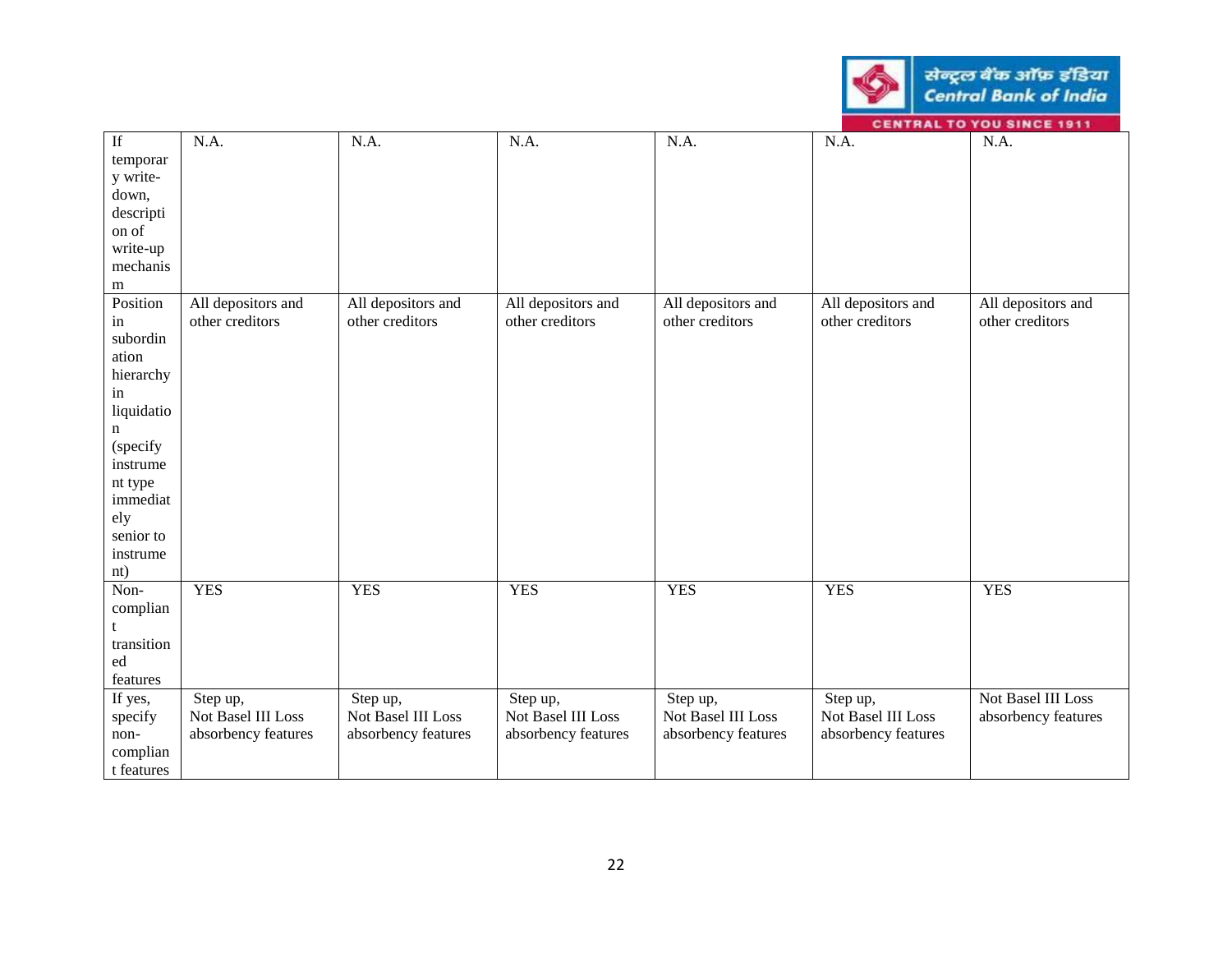

# **The main features of Subordinated Debt capital instruments are given below:**

| <b>SERIES</b><br><b>DETAILS</b>                                                                              | <b>Lower Tier II</b><br><b>Sr XI</b> | <b>Lower Tier II</b><br><b>Sr XII</b>    | <b>Lower Tier II</b><br><b>Sr XIII</b> | <b>Lower Tier II</b><br><b>Sr XIV</b> |
|--------------------------------------------------------------------------------------------------------------|--------------------------------------|------------------------------------------|----------------------------------------|---------------------------------------|
| <b>Issuer</b>                                                                                                |                                      |                                          |                                        |                                       |
| Unique<br>identifier (e.g.<br>CUSIP, ISINor<br>Bloomberg<br>identifier for                                   | INE483A09153                         | INE483A09161<br>INE483109187             |                                        | INE483A09245                          |
| private<br>placement)                                                                                        |                                      |                                          |                                        |                                       |
| Governing<br>$law(s)$ of the<br>instrument                                                                   | <b>Indian Laws</b>                   | <b>Indian Laws</b><br><b>Indian Laws</b> |                                        | <b>Indian Laws</b>                    |
| Regulatory<br>treatment                                                                                      |                                      |                                          |                                        |                                       |
| Transitional<br><b>Basel III rules</b>                                                                       | Tier 2                               | Tier <sub>2</sub>                        | Tier <sub>2</sub>                      | Tier <sub>2</sub>                     |
| Post-transitional<br><b>Basel III rules</b>                                                                  | Ineligible                           | Ineligible                               | Ineligible                             | Ineligible                            |
| Eligible at<br>solo/group/<br>group & solo                                                                   | Solo and Group                       | Solo and Group                           | Solo and Group                         | Solo and Group                        |
| Instrument type                                                                                              | Tier 2 Debt<br>Instruments           | <b>Tier 2 Debt Instruments</b>           | <b>Tier 2 Debt Instruments</b>         | <b>Tier 2 Debt Instruments</b>        |
| Amount<br>recognised in<br>regulatory<br>capital (Rs. in<br>million, as of<br>most recent<br>reporting date) | $\boldsymbol{0}$                     | 545                                      | 1890                                   | 3500                                  |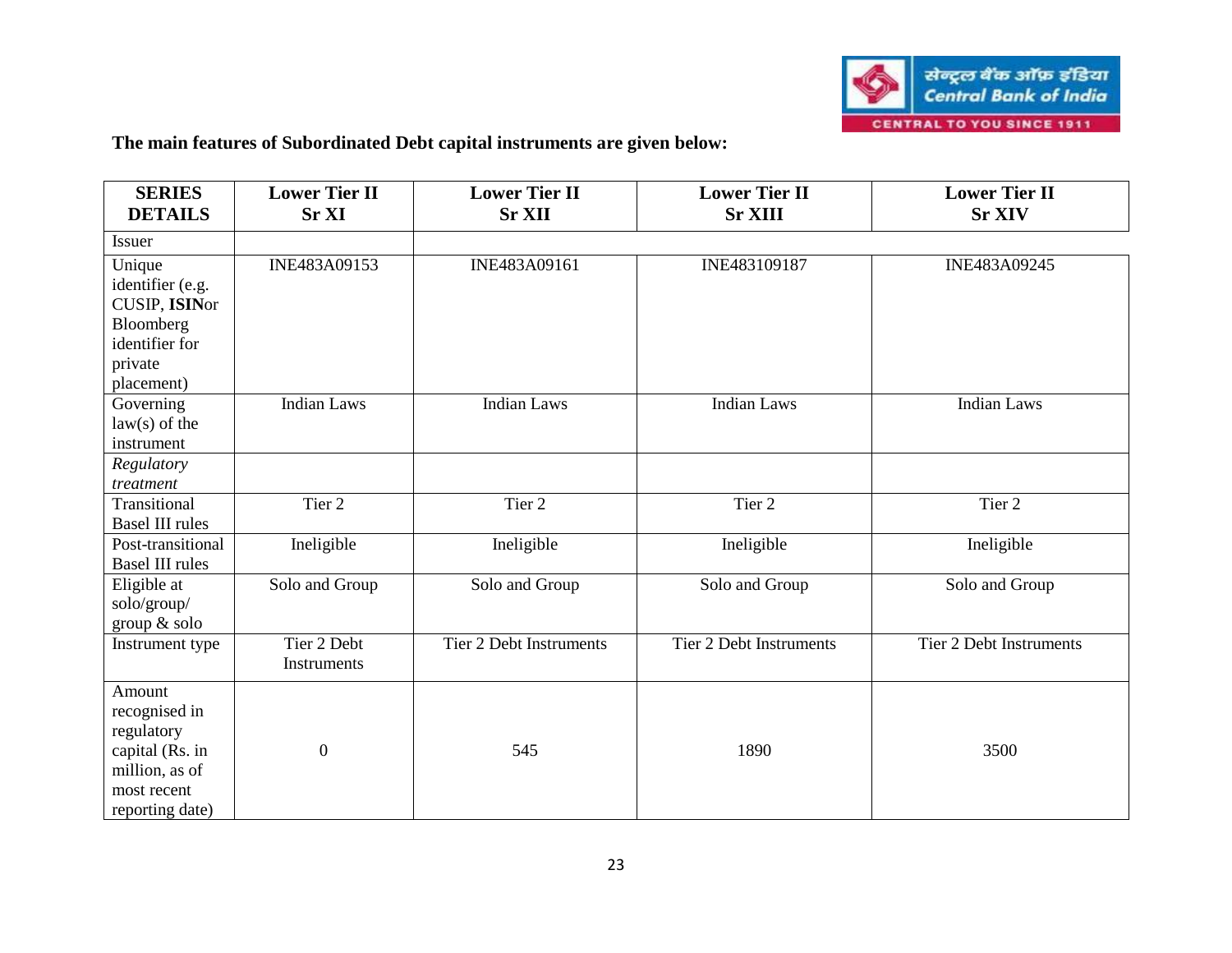|                                                                             |                  |                  |                  | सेन्ट्रल बैंक ऑफ़ इंडिया<br><b>Central Bank of India</b> |
|-----------------------------------------------------------------------------|------------------|------------------|------------------|----------------------------------------------------------|
|                                                                             |                  |                  |                  | <b>CENTRAL TO YOU SINCE 1911</b>                         |
| Par value of<br>instrument                                                  | Rs.1.00 Mn       | Rs.1.00 Mn       | Rs.1.00 Mn       | Rs.1.00 Mn                                               |
| Accounting<br>classification                                                | <b>LIABILITY</b> | <b>LIABILITY</b> | <b>LIABILITY</b> | <b>LIABILITY</b>                                         |
| Original date of<br>issuance                                                | 04.10.2006       | 03.03.2008       | 10.02.2009       | 21.12.2011                                               |
| Perpetual or<br>dated                                                       | <b>DATED</b>     | <b>DATED</b>     | <b>DATED</b>     | <b>DATED</b>                                             |
| Original<br>maturity date                                                   | 04.10.2016       | 03.05.2017       | 10.04.2018       | 21.12.2026                                               |
| Issuer call<br>subject to prior<br>supervisory<br>approval                  | N <sub>o</sub>   | N <sub>o</sub>   | N <sub>o</sub>   | Yes                                                      |
| Optional call<br>date, contingent<br>call dates and<br>redemption<br>amount | N.A.             | N.A.             | N.A.             | 21.12.2021                                               |
| Subsequent call<br>dates, if<br>applicable                                  | N.A.             | N.A.             | N.A.             | N.A.                                                     |
| Coupons/<br>dividends                                                       |                  |                  |                  |                                                          |
| Fixed or<br>floating<br>dividend/coupo                                      | Fixed            | Fixed            | Fixed            | Fixed                                                    |
| n<br>Coupon rate and<br>any related<br>index                                | 8.95%            | 9.20%            | 9.35%            | 9.33%                                                    |
| Existence of a<br>dividend<br>stopper                                       | N <sub>o</sub>   | N <sub>o</sub>   | N <sub>o</sub>   | N <sub>o</sub>                                           |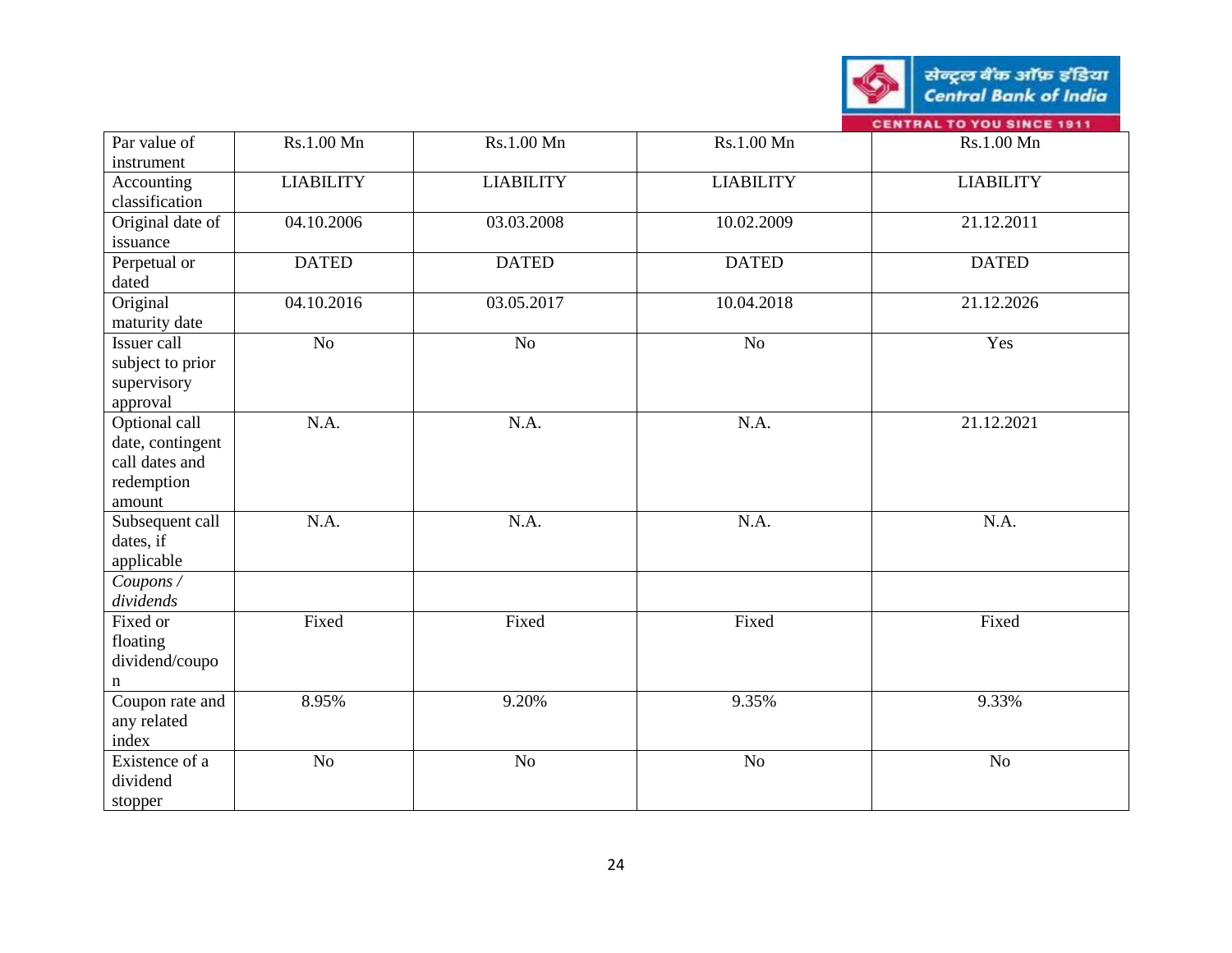**CENTRAL TO YOU SINCE 1911** Fully Mandatory Mandatory Mandatory Mandatory Mandatory Mandatory Mandatory discretionary, partially discretionary or mandatory Existence of No No No No No No No No step up or other incentive to redeem Noncumulative Noncumulative Noncumulative Noncumulative Noncumulative or cumulative Convertible or Nonconvertible Nonconvertible Nonconvertible Nonconvertible non -convertible If convertible, N.A. N.A. N.A. N.A. N.A. N.A. N.A. conversion trigger(s) If convertible, N.A. N.A. N.A. N.A. N.A. N.A. N.A. fully or partially If convertible, N.A. N.A. N.A. N.A. N.A. N.A. N.A. conversion rate If convertible, N.A. N.A. N.A. N.A. N.A. N.A. N.A. mandatory or optional conversion If convertible, N.A. N.A. N.A. N.A. N.A. N.A. N.A. specify instrument type convertible into If convertible, N.A. N.A. N.A. N.A. N.A. N.A. N.A. specify issuer of instrument it converts into Not Applicable Not Applicable Not Applicable Not Applicable Not Applicable Write -down feature If write-down, -down, | N.A. N.A. N.A. N.A. N.A. N.A. N.A.

सेन्ट्रल बैंक ऑफ़ इंडिया **Central Bank of India**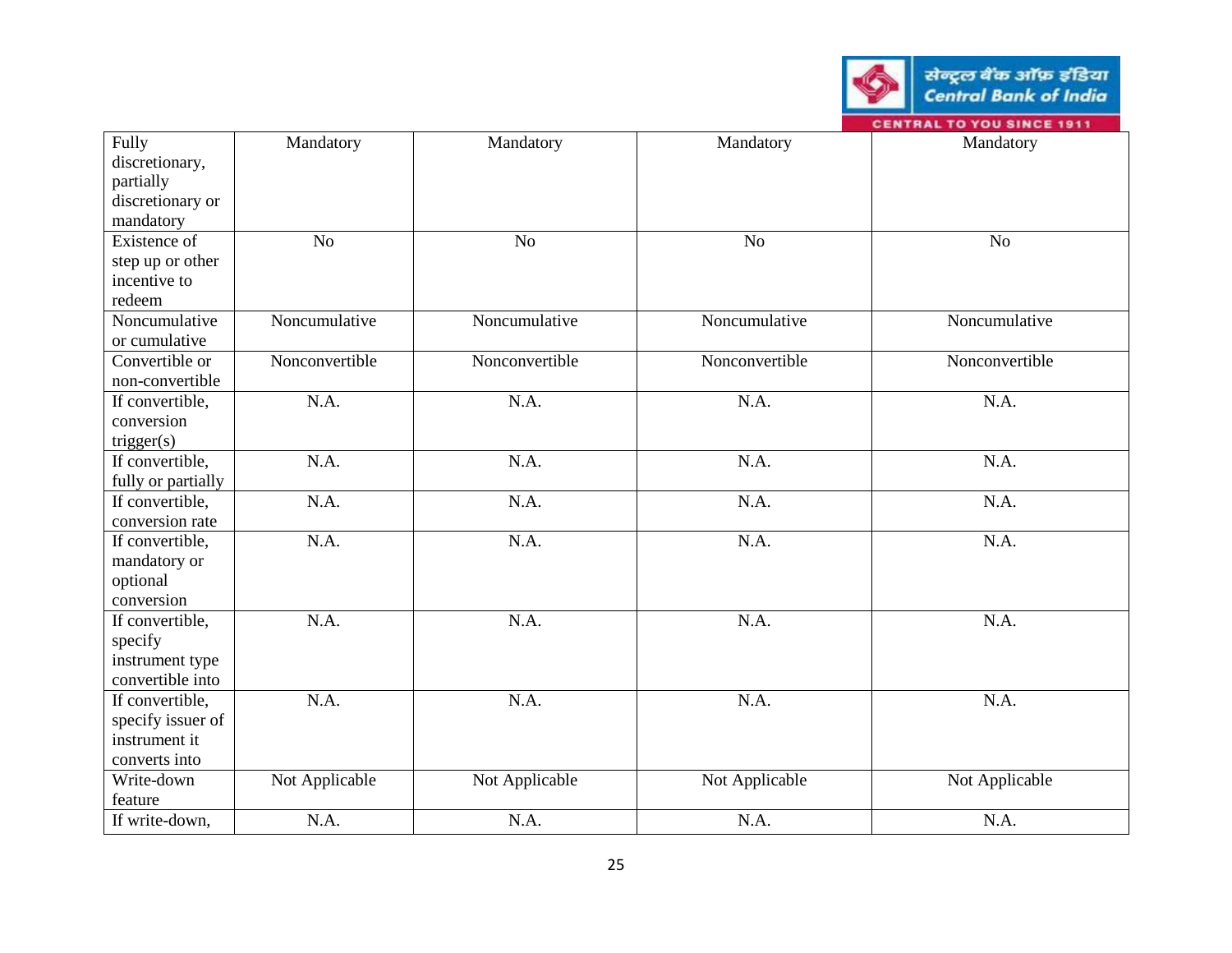

| write-down      |                     |                               |                               |                                    |
|-----------------|---------------------|-------------------------------|-------------------------------|------------------------------------|
| trigger(s)      |                     |                               |                               |                                    |
| If write-down,  | N.A.                | N.A.                          | N.A.                          | N.A.                               |
| full or partial |                     |                               |                               |                                    |
| If write-down,  | N.A.                | N.A.                          | N.A.                          | N.A.                               |
| permanent or    |                     |                               |                               |                                    |
| temporary       |                     |                               |                               |                                    |
| If temporary    | N.A.                | N.A.                          | N.A.                          | N.A.                               |
| write-down,     |                     |                               |                               |                                    |
| description of  |                     |                               |                               |                                    |
| write-up        |                     |                               |                               |                                    |
| mechanism       |                     |                               |                               |                                    |
| Position in     | All depositors and  | All depositors and other      | All depositors and other      | All depositors and other creditors |
| subordination   | other creditors     | creditors                     | creditors                     |                                    |
| hierarchy in    |                     |                               |                               |                                    |
| liquidation     |                     |                               |                               |                                    |
| (specify        |                     |                               |                               |                                    |
| instrument type |                     |                               |                               |                                    |
| immediately     |                     |                               |                               |                                    |
| senior to       |                     |                               |                               |                                    |
| instrument)     |                     |                               |                               |                                    |
| Non-compliant   | <b>YES</b>          | <b>YES</b>                    | <b>YES</b>                    | <b>YES</b>                         |
| transitioned    |                     |                               |                               |                                    |
| features        |                     |                               |                               |                                    |
| If yes, specify | Not Basel III Loss  | Not Basel III Loss absorbency | Not Basel III Loss absorbency | Not Basel III Loss absorbency      |
| non-compliant   | absorbency features | features                      | features                      | features                           |
| features        |                     |                               |                               |                                    |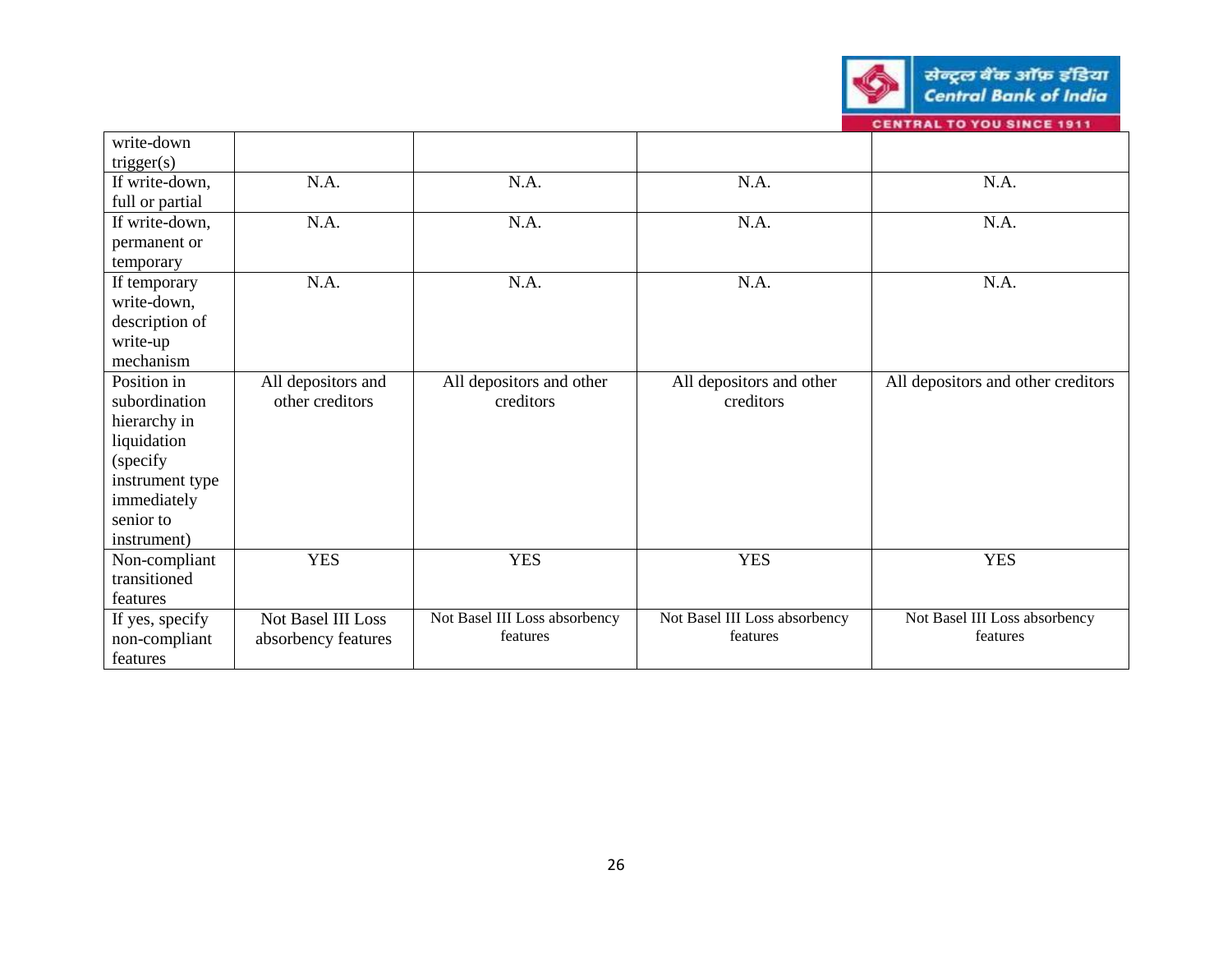

**The main features of BASEL III compliant Tier 2 Bonds are given below:**

|                                                                                                  | <b>BASEL III COMPLIANT TIER II BONDS</b> |
|--------------------------------------------------------------------------------------------------|------------------------------------------|
|                                                                                                  | <b>SRI</b>                               |
| <b>Issuer</b>                                                                                    |                                          |
| Unique identifier (e.g. CUSIP, ISIN or<br>Bloomberg identifier for private<br>placement)         | INE483A09260                             |
| Governing $law(s)$ of the instrument                                                             | <b>Indian Laws</b>                       |
| <b>Regulatory treatment</b>                                                                      |                                          |
| <b>Transitional Basel III rules</b>                                                              | Tier <sub>2</sub>                        |
| <b>Post-transitional Basel III rules</b>                                                         | <b>ELIGIBLE</b>                          |
| Eligible at solo/group/ group $\&$ solo                                                          | Solo and Group                           |
| Instrument type                                                                                  | <b>Tier 2 Debt Instruments</b>           |
| Amount recognised in regulatory capital<br>(Rs. in million, as of most recent reporting<br>date) | 10000                                    |
| Par value of instrument                                                                          | Rs.1.00 Mn                               |
| Accounting classification                                                                        | <b>LIABILITY</b>                         |
| Original date of issuance                                                                        | 08.11.2013                               |
| Perpetual or dated                                                                               | <b>DATED</b>                             |
| Original maturity date                                                                           | 08.11.2023                               |
| Issuer call subject to prior supervisory<br>approval                                             | N <sub>o</sub>                           |
| Optional call date, contingent call dates<br>and redemption amount                               | N.A.                                     |
| Subsequent call dates, if applicable                                                             | N.A.                                     |
| Coupons / dividends                                                                              |                                          |
| Fixed or floating dividend/coupon                                                                | Fixed                                    |
| Coupon rate and any related index                                                                | 9.90%                                    |
| Existence of a dividend stopper                                                                  | N <sub>o</sub>                           |
| Fully discretionary, partially discretionary<br>or mandatory                                     | Mandatory                                |
| Existence of step up or other incentive to<br>redeem                                             | N <sub>o</sub>                           |
| Noncumulative or cumulative                                                                      | Noncumulative                            |
| Convertible or non-convertible                                                                   | Nonconvertible                           |
| If convertible, conversion trigger(s)                                                            | N.A.                                     |
| If convertible, fully or partially                                                               | N.A.                                     |